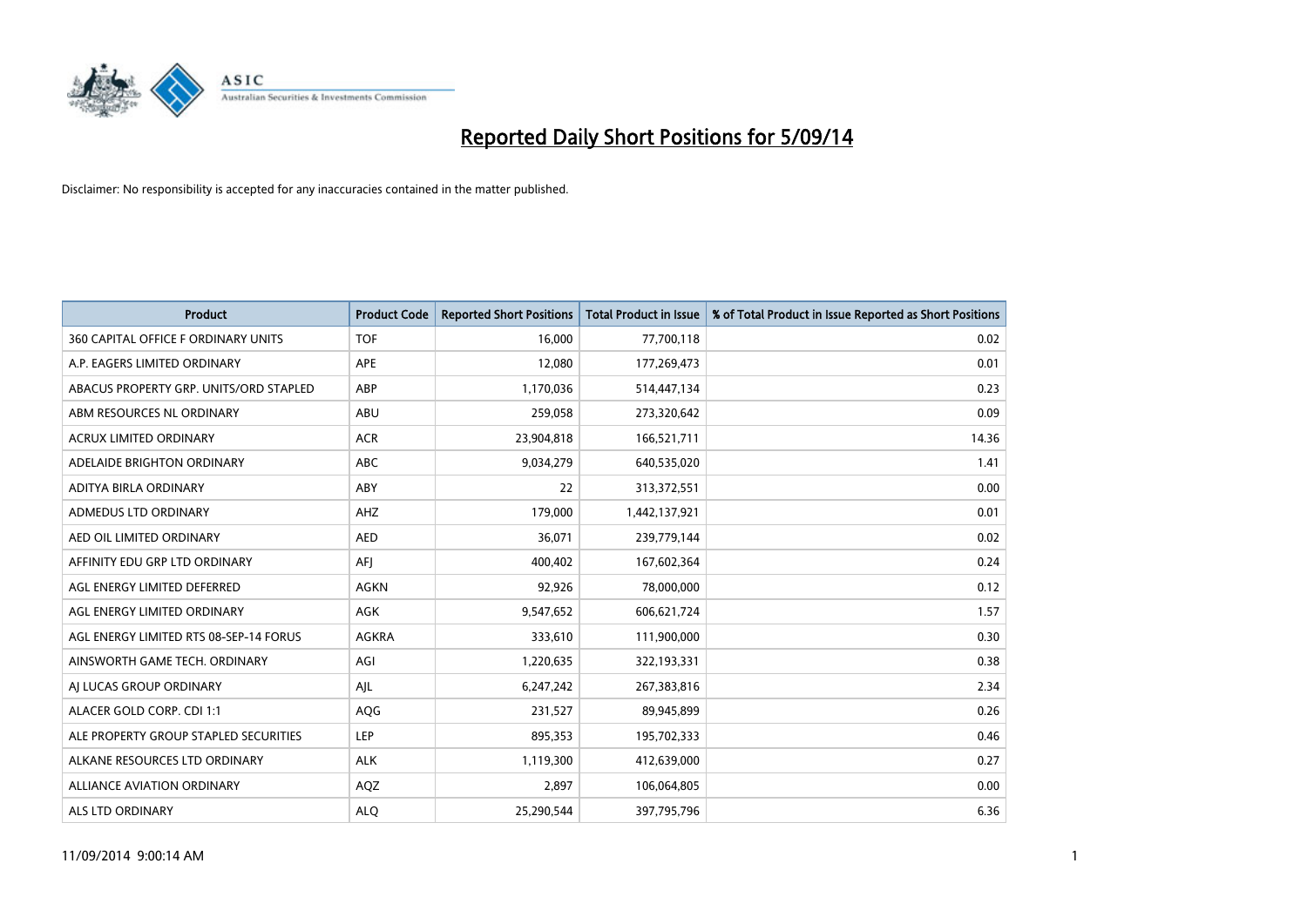

| <b>Product</b>                          | <b>Product Code</b> | <b>Reported Short Positions</b> | <b>Total Product in Issue</b> | % of Total Product in Issue Reported as Short Positions |
|-----------------------------------------|---------------------|---------------------------------|-------------------------------|---------------------------------------------------------|
| ALTIUM LIMITED ORDINARY                 | <b>ALU</b>          | 34,072                          | 113,272,762                   | 0.03                                                    |
| ALUMINA LIMITED ORDINARY                | AWC                 | 78,115,418                      | 2,806,225,615                 | 2.78                                                    |
| AMALGAMATED HOLDINGS ORDINARY           | AHD                 | 18                              | 157,884,059                   | 0.00                                                    |
| AMCOM TELECOMM. ORDINARY                | AMM                 | 3,970,251                       | 264,835,089                   | 1.50                                                    |
| AMCOR LIMITED ORDINARY                  | AMC                 | 5,855,917                       | 1,206,684,923                 | 0.49                                                    |
| AMP LIMITED ORDINARY                    | AMP                 | 12,326,981                      | 2,957,737,964                 | 0.42                                                    |
| ANSELL LIMITED ORDINARY                 | <b>ANN</b>          | 6,649,155                       | 152,940,881                   | 4.35                                                    |
| ANTARES ENERGY LTD ORDINARY             | AZZ                 | 6,564                           | 255,000,000                   | 0.00                                                    |
| ANTISENSE THERAPEUT, ORDINARY           | ANP                 | 231,467                         | 144,096,128                   | 0.16                                                    |
| ANZ BANKING GRP LTD ORDINARY            | ANZ                 | 8,534,812                       | 2,756,605,842                 | 0.31                                                    |
| APA GROUP STAPLED SECURITIES            | APA                 | 11,851,738                      | 835,750,807                   | 1.42                                                    |
| APN NEWS & MEDIA ORDINARY               | <b>APN</b>          | 811,489                         | 1,029,041,356                 | 0.08                                                    |
| AQUARIUS PLATINUM. ORDINARY             | <b>AOP</b>          | 2,910,009                       | 1,464,872,899                 | 0.20                                                    |
| AQUILA RESOURCES ORDINARY               | <b>AQA</b>          | 14,745                          | 411,804,442                   | 0.00                                                    |
| ARB CORPORATION ORDINARY                | ARP                 | 1,100,888                       | 72,493,302                    | 1.52                                                    |
| ARDENT LEISURE GROUP STAPLED SECURITIES | AAD                 | 2,043,818                       | 430,367,491                   | 0.47                                                    |
| ARISTOCRAT LEISURE ORDINARY             | ALL                 | 495,391                         | 630,022,253                   | 0.08                                                    |
| ARRIUM LTD ORDINARY                     | ARI                 | 48,695,585                      | 1,366,183,142                 | 3.56                                                    |
| ASALEO CARE LIMITED ORDINARY            | AHY                 | 3,450,767                       | 603,469,434                   | 0.57                                                    |
| ASCIANO LIMITED ORDINARY                | <b>AIO</b>          | 824,337                         | 975,385,664                   | 0.08                                                    |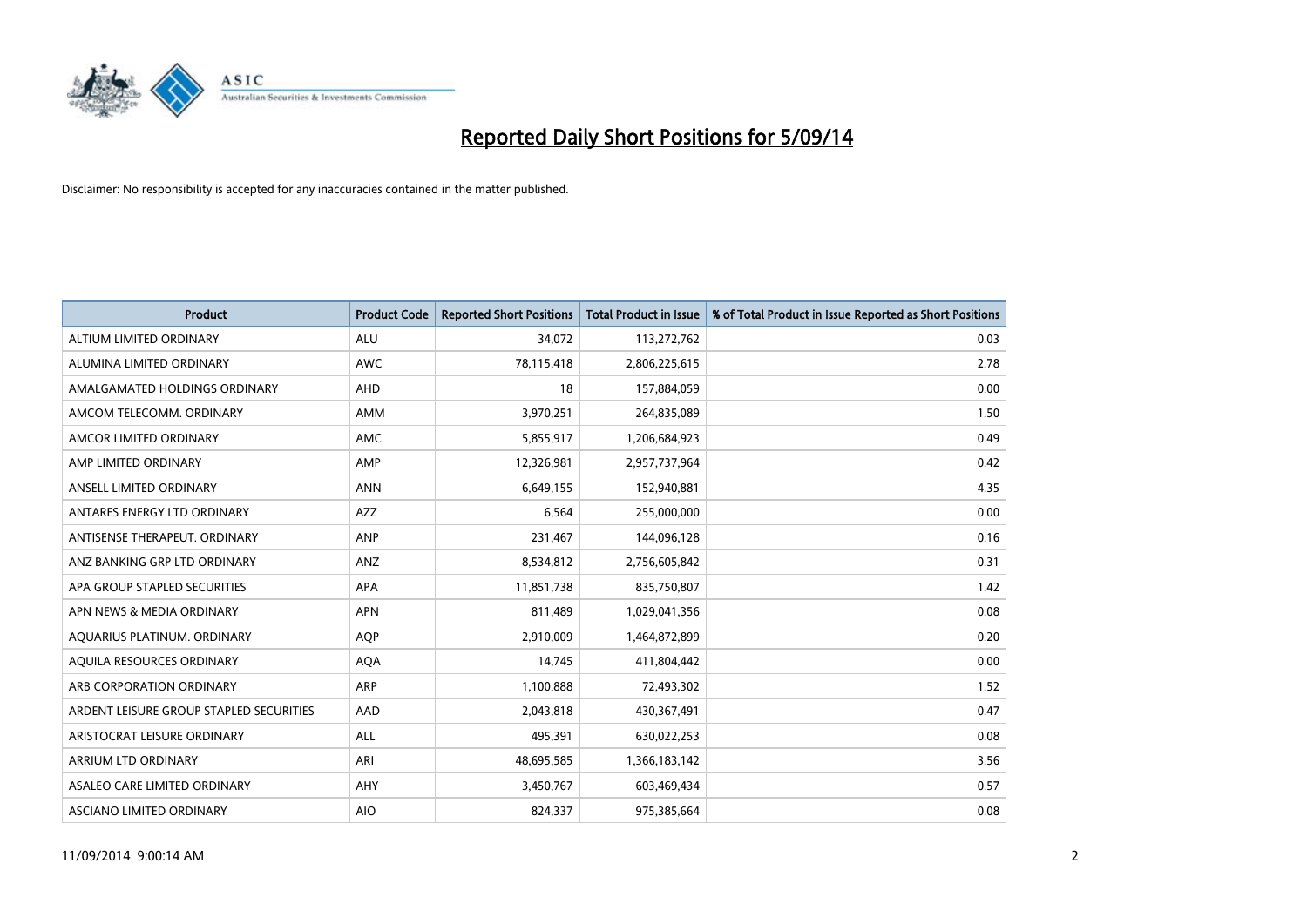

| <b>Product</b>                            | <b>Product Code</b> | <b>Reported Short Positions</b> | <b>Total Product in Issue</b> | % of Total Product in Issue Reported as Short Positions |
|-------------------------------------------|---------------------|---------------------------------|-------------------------------|---------------------------------------------------------|
| ASG GROUP LIMITED ORDINARY                | <b>ASZ</b>          | 237,455                         | 206,720,839                   | 0.11                                                    |
| ASIA PACIFIC DATA ORDINARY STAPLED SEC    | <b>AID</b>          | 1,192                           | 115,000,100                   | 0.00                                                    |
| ASPEN GROUP ORD/UNITS STAPLED             | <b>APZ</b>          | 1,218,871                       | 119,948,774                   | 1.02                                                    |
| ASTRO JAP PROP GROUP STAPLED US PROHIBIT. | AJA                 | 50,240                          | 67,211,752                    | 0.07                                                    |
| ASX LIMITED ORDINARY                      | ASX                 | 5,799,886                       | 193,595,162                   | 3.00                                                    |
| ATLAS IRON LIMITED ORDINARY               | <b>AGO</b>          | 148,879,588                     | 915,701,543                   | 16.26                                                   |
| ATRUM COAL NL ORDINARY                    | ATU                 | 178,456                         | 162,324,242                   | 0.11                                                    |
| AUCKLAND INTERNATION ORDINARY             | AIA                 | 22,603                          | 1,190,484,097                 | 0.00                                                    |
| AURIZON HOLDINGS LTD ORDINARY             | AZJ                 | 2,547,254                       | 2,137,284,503                 | 0.12                                                    |
| AUSDRILL LIMITED ORDINARY                 | <b>ASL</b>          | 21,496,675                      | 312,277,224                   | 6.88                                                    |
| AUSENCO LIMITED ORDINARY                  | AAX                 | 1,426,880                       | 168,449,799                   | 0.85                                                    |
| AUSNET SERVICES STAPLED SECURITIES        | <b>AST</b>          | 26,687,810                      | 3,425,244,162                 | 0.78                                                    |
| AUSTAL LIMITED ORDINARY                   | ASB                 | 168,220                         | 346,379,377                   | 0.05                                                    |
| AUSTBROKERS HOLDINGS ORDINARY             | <b>AUB</b>          | 20,112                          | 59,955,596                    | 0.03                                                    |
| AUSTEX OIL LIMITED ORDINARY               | <b>AOK</b>          | 1,000                           | 558,571,402                   | 0.00                                                    |
| AUSTIN ENGINEERING ORDINARY               | ANG                 | 1,461,904                       | 84,274,004                    | 1.73                                                    |
| AUSTRALAND PROPERTY STAPLED SECURITY      | <b>ALZ</b>          | 224,898                         | 581,797,922                   | 0.04                                                    |
| AUSTRALIAN AGRICULT. ORDINARY             | AAC                 | 2,306,985                       | 532,474,721                   | 0.43                                                    |
| AUSTRALIAN FOUNDAT, ORDINARY              | AFI                 | 100                             | 1,054,646,236                 | 0.00                                                    |
| AUSTRALIAN PHARM. ORDINARY                | API                 | 10,574,066                      | 488,115,883                   | 2.17                                                    |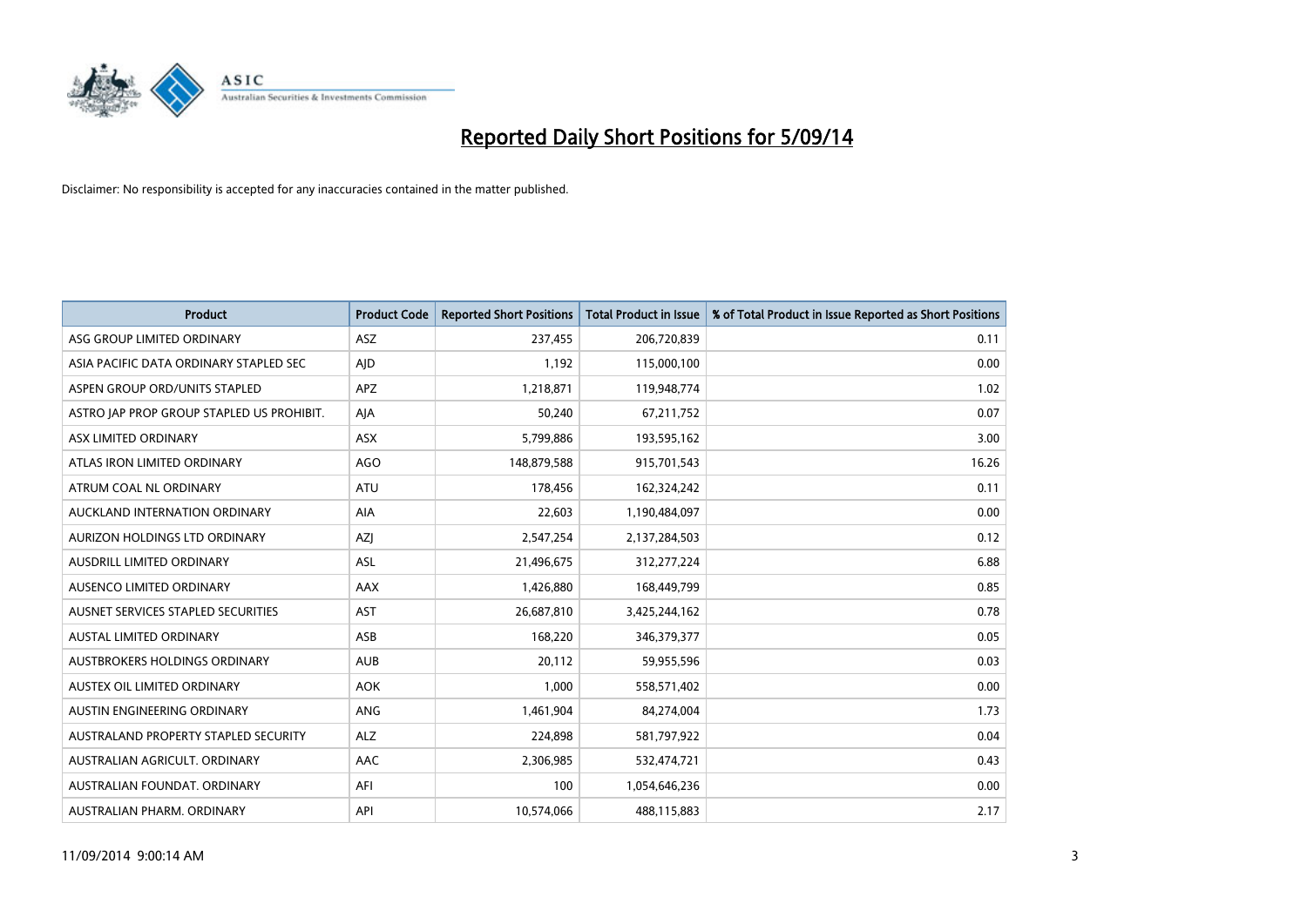

| <b>Product</b>                      | <b>Product Code</b> | <b>Reported Short Positions</b> | <b>Total Product in Issue</b> | % of Total Product in Issue Reported as Short Positions |
|-------------------------------------|---------------------|---------------------------------|-------------------------------|---------------------------------------------------------|
| AUTOMOTIVE HOLDINGS ORDINARY        | <b>AHE</b>          | 771,638                         | 306,437,941                   | 0.25                                                    |
| AVEO GROUP STAPLED SECURITIES       | <b>AOG</b>          | 8,994,933                       | 500,111,460                   | 1.80                                                    |
| AWE LIMITED ORDINARY                | <b>AWE</b>          | 1,045,907                       | 522,696,385                   | 0.20                                                    |
| AZONTO PET LTD ORDINARY             | <b>APY</b>          | 1                               | 1,159,375,100                 | 0.00                                                    |
| AZUMAH RESOURCES ORDINARY           | <b>AZM</b>          | 1                               | 358,316,919                   | 0.00                                                    |
| <b>BANDANNA ENERGY ORDINARY</b>     | <b>BND</b>          | 24,095,792                      | 528,481,199                   | 4.56                                                    |
| BANK OF QUEENSLAND. ORDINARY        | <b>BOQ</b>          | 2,437,862                       | 362,516,534                   | 0.67                                                    |
| <b>BANNERMAN RESOURCES ORDINARY</b> | <b>BMN</b>          | 118,221                         | 329,745,150                   | 0.04                                                    |
| <b>BASE RES LIMITED ORDINARY</b>    | <b>BSE</b>          | 5,501,878                       | 561,840,029                   | 0.98                                                    |
| <b>BATHURST RES LTD. ORDINARY</b>   | <b>BRL</b>          | 2,332,944                       | 947,828,434                   | 0.25                                                    |
| BC IRON LIMITED ORDINARY            | <b>BCI</b>          | 8,250,562                       | 124,345,439                   | 6.64                                                    |
| BEACH ENERGY LIMITED ORDINARY       | <b>BPT</b>          | 24,874,413                      | 1,292,897,806                 | 1.92                                                    |
| BEADELL RESOURCE LTD ORDINARY       | <b>BDR</b>          | 36,450,702                      | 798,657,280                   | 4.56                                                    |
| <b>BEGA CHEESE LTD ORDINARY</b>     | <b>BGA</b>          | 797,042                         | 152,602,945                   | 0.52                                                    |
| BENDIGO AND ADELAIDE ORDINARY       | <b>BEN</b>          | 14,313,345                      | 448,487,486                   | 3.19                                                    |
| BENTHAM IMF LTD ORDINARY            | <b>IMF</b>          | 3,887,995                       | 165,370,269                   | 2.35                                                    |
| BERKELEY RESOURCES ORDINARY         | <b>BKY</b>          | 279,348                         | 180,361,323                   | 0.15                                                    |
| BETASHARES ASX RES ETF UNITS        | <b>ORE</b>          | 512,000                         | 2,923,641                     | 17.51                                                   |
| BETASHARESCASHETF ETF UNITS         | AAA                 | 634                             | 12,343,410                    | 0.01                                                    |
| BHP BILLITON LIMITED ORDINARY       | <b>BHP</b>          | 11,813,218                      | 3,211,691,105                 | 0.37                                                    |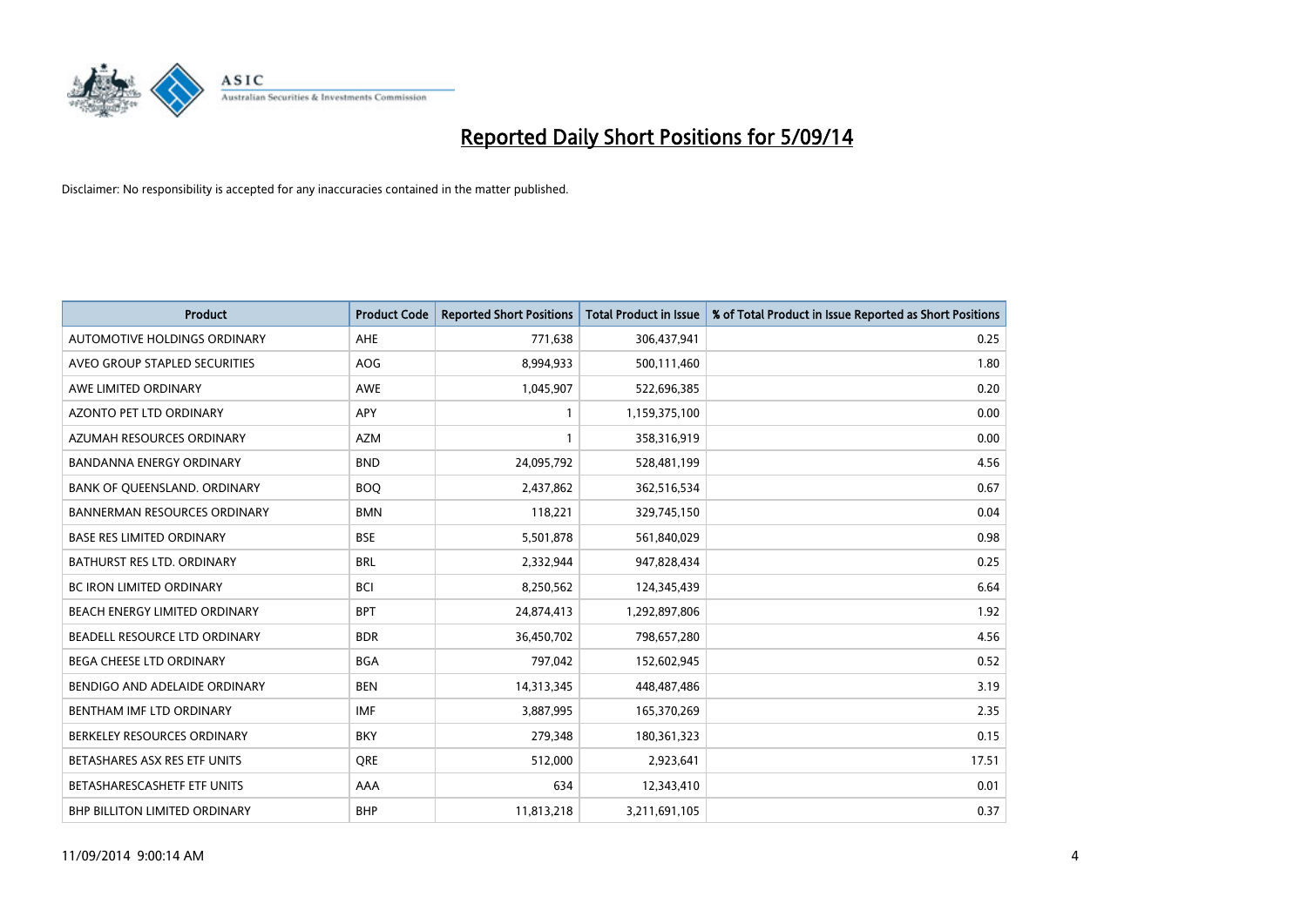

| <b>Product</b>                                | <b>Product Code</b> | <b>Reported Short Positions</b> | <b>Total Product in Issue</b> | % of Total Product in Issue Reported as Short Positions |
|-----------------------------------------------|---------------------|---------------------------------|-------------------------------|---------------------------------------------------------|
| <b>BIGAIR GROUP LIMITED ORDINARY</b>          | <b>BGL</b>          | 37,761                          | 172,872,340                   | 0.02                                                    |
| <b>BILLABONG ORDINARY</b>                     | <b>BBG</b>          | 11,455,490                      | 990,370,034                   | 1.16                                                    |
| <b>BIONOMICS LIMITED ORDINARY</b>             | <b>BNO</b>          | 111,037                         | 417,356,567                   | 0.03                                                    |
| <b>BLACKHAM RESOURCES ORDINARY</b>            | <b>BLK</b>          | 363,700                         | 118,612,952                   | 0.31                                                    |
| <b>BLACKMORES LIMITED ORDINARY</b>            | <b>BKL</b>          | 1,882                           | 17,114,947                    | 0.01                                                    |
| <b>BLACKTHORN RESOURCES ORD US PROHIBITED</b> | <b>BTR</b>          | 4,369                           | 164,285,950                   | 0.00                                                    |
| <b>BLUESCOPE STEEL LTD ORDINARY</b>           | <b>BSL</b>          | 3,022,160                       | 559,227,871                   | 0.54                                                    |
| <b>BOART LONGYEAR ORDINARY</b>                | <b>BLY</b>          | 36,020,111                      | 461,163,412                   | 7.81                                                    |
| <b>BORAL LIMITED, ORDINARY</b>                | <b>BLD</b>          | 18,810,767                      | 782,736,249                   | 2.40                                                    |
| <b>BRADKEN LIMITED ORDINARY</b>               | <b>BKN</b>          | 14,769,564                      | 171,027,249                   | 8.64                                                    |
| <b>BRAMBLES LIMITED ORDINARY</b>              | <b>BXB</b>          | 2,055,284                       | 1,563,477,154                 | 0.13                                                    |
| BREVILLE GROUP LTD ORDINARY                   | <b>BRG</b>          | 3,069,946                       | 130,095,322                   | 2.36                                                    |
| <b>BRICKWORKS LIMITED ORDINARY</b>            | <b>BKW</b>          | 75,221                          | 148,038,996                   | 0.05                                                    |
| <b>BURU ENERGY ORDINARY</b>                   | <b>BRU</b>          | 18,397,905                      | 298,505,530                   | 6.16                                                    |
| <b>BWP TRUST ORDINARY UNITS</b>               | <b>BWP</b>          | 8,689,952                       | 639,724,826                   | 1.36                                                    |
| CABCHARGE AUSTRALIA ORDINARY                  | CAB                 | 10,633,494                      | 120,430,683                   | 8.83                                                    |
| CALTEX AUSTRALIA ORDINARY                     | <b>CTX</b>          | 1,395,632                       | 270,000,000                   | 0.52                                                    |
| CAPE LAMBERT RES LTD ORDINARY                 | <b>CFE</b>          | 5,708,438                       | 626,896,143                   | 0.91                                                    |
| <b>CAPITOL HEALTH ORDINARY</b>                | CAJ                 | 69,688                          | 431,180,115                   | 0.02                                                    |
| <b>CARBINE RESOURCES ORDINARY</b>             | <b>CRB</b>          | 16,300                          | 140,017,394                   | 0.01                                                    |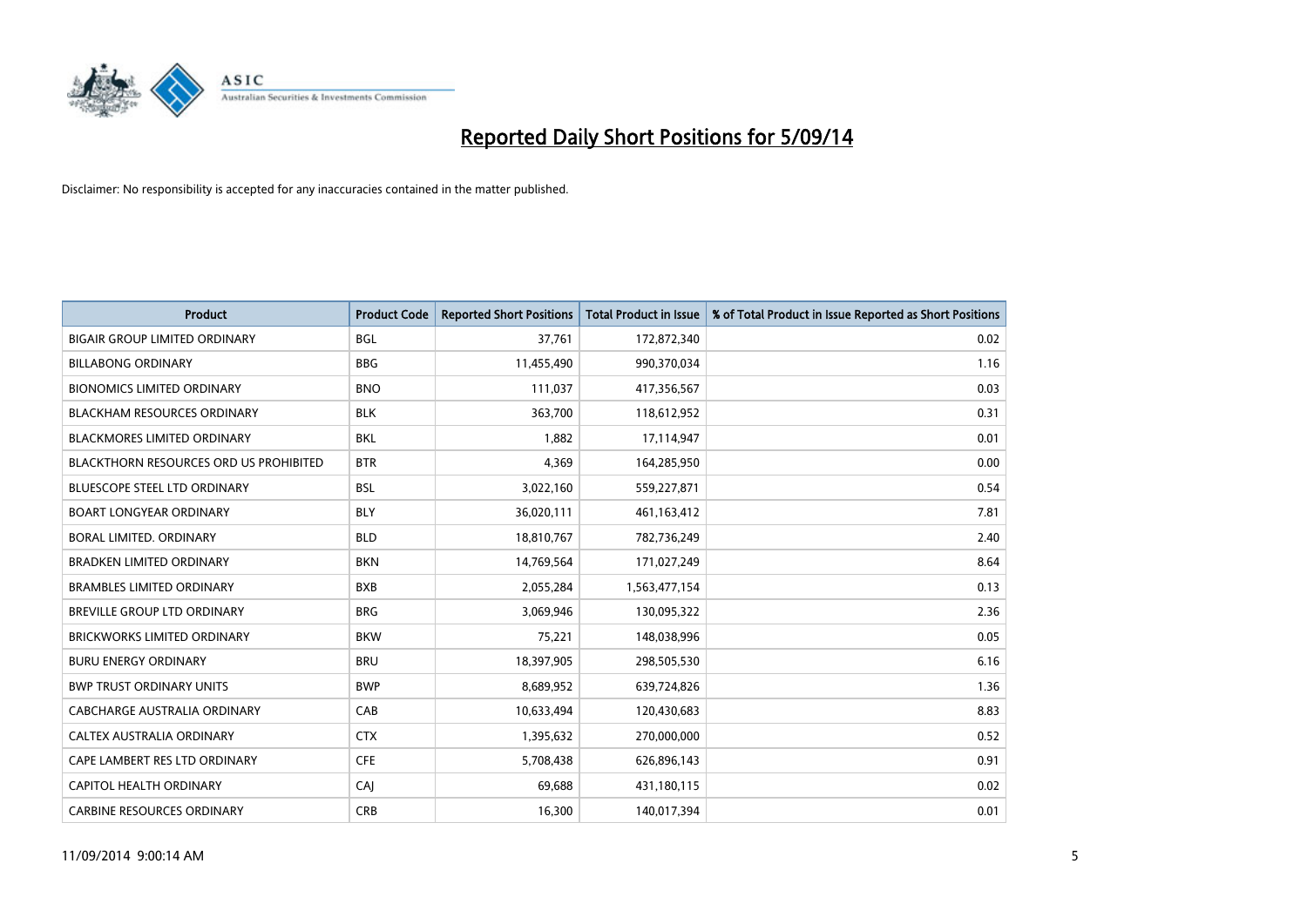

| <b>Product</b>                          | <b>Product Code</b> | <b>Reported Short Positions</b> | <b>Total Product in Issue</b> | % of Total Product in Issue Reported as Short Positions |
|-----------------------------------------|---------------------|---------------------------------|-------------------------------|---------------------------------------------------------|
| <b>CARDNO LIMITED ORDINARY</b>          | CDD                 | 7,675,845                       | 163,266,973                   | 4.70                                                    |
| CARNARVON PETROLEUM ORDINARY            | <b>CVN</b>          | 734                             | 987,176,977                   | 0.00                                                    |
| CARSALES.COM LTD ORDINARY               | <b>CRZ</b>          | 7,978,451                       | 237,828,965                   | 3.35                                                    |
| CASH CONVERTERS ORDINARY                | CCV                 | 8,098,043                       | 428,886,124                   | 1.89                                                    |
| CEDAR WOODS PROP. ORDINARY              | <b>CWP</b>          | 88,346                          | 78,336,371                    | 0.11                                                    |
| CENTRAL PETROLEUM ORDINARY              | <b>CTP</b>          | 376,858                         | 348,718,957                   | 0.11                                                    |
| CFS RETAIL TRUST GRP STAPLED SECURITIES | <b>CFX</b>          | 44,030,579                      | 3,050,355,727                 | 1.44                                                    |
| CHALLENGER LIMITED ORDINARY             | <b>CGF</b>          | 791,264                         | 564,063,117                   | 0.14                                                    |
| CHANDLER MACLEOD LTD ORDINARY           | <b>CMG</b>          | 1,095                           | 547,985,086                   | 0.00                                                    |
| CHARTER HALL GROUP STAPLED US PROHIBIT. | <b>CHC</b>          | 242,029                         | 349,486,748                   | 0.07                                                    |
| <b>CHARTER HALL RETAIL UNITS</b>        | <b>COR</b>          | 11,060,356                      | 372,893,153                   | 2.97                                                    |
| <b>CHORUS LIMITED ORDINARY</b>          | <b>CNU</b>          | 87,027                          | 396,369,767                   | 0.02                                                    |
| COAL OF AFRICA LTD ORDINARY             | <b>CZA</b>          | 426                             | 1,048,368,613                 | 0.00                                                    |
| <b>COALSPUR MINES LTD ORDINARY</b>      | <b>CPL</b>          | 2,010,626                       | 641,544,455                   | 0.31                                                    |
| COCA-COLA AMATIL ORDINARY               | <b>CCL</b>          | 20,479,374                      | 763,590,249                   | 2.68                                                    |
| <b>COCHLEAR LIMITED ORDINARY</b>        | <b>COH</b>          | 7,964,834                       | 57,062,020                    | 13.96                                                   |
| <b>COCKATOO COAL ORDINARY</b>           | <b>COK</b>          | 167,987                         | 4,560,196,928                 | 0.00                                                    |
| <b>CODAN LIMITED ORDINARY</b>           | <b>CDA</b>          | 437,561                         | 176,969,924                   | 0.25                                                    |
| <b>COFFEY INTERNATIONAL ORDINARY</b>    | COF                 | 7,994                           | 255,833,165                   | 0.00                                                    |
| <b>COKAL LTD ORDINARY</b>               | <b>CKA</b>          | 6,820                           | 471,103,926                   | 0.00                                                    |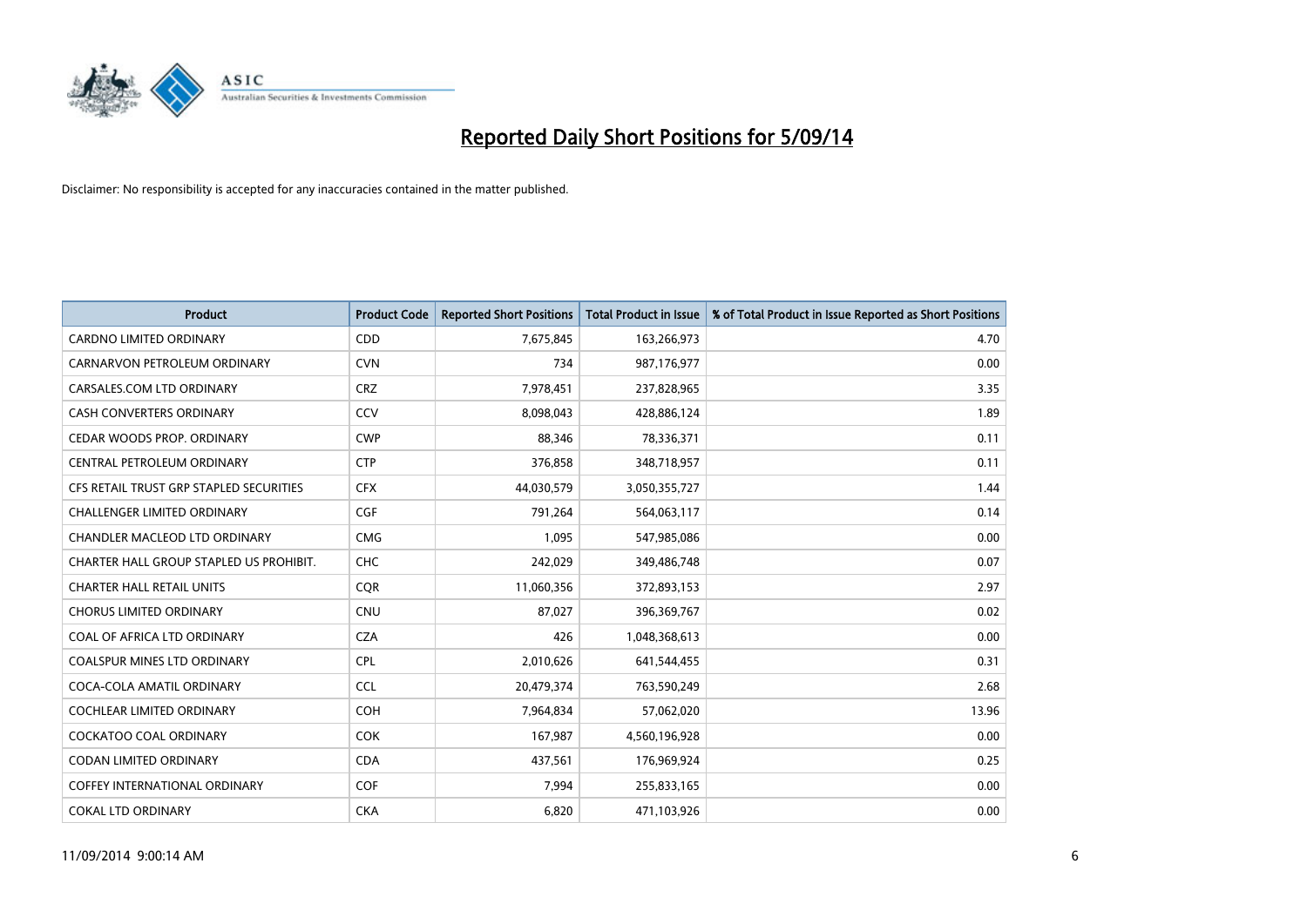

| <b>Product</b>                          | <b>Product Code</b> | <b>Reported Short Positions</b> | <b>Total Product in Issue</b> | % of Total Product in Issue Reported as Short Positions |
|-----------------------------------------|---------------------|---------------------------------|-------------------------------|---------------------------------------------------------|
| <b>COLLECTION HOUSE ORDINARY</b>        | <b>CLH</b>          | 2,286,962                       | 129,717,785                   | 1.76                                                    |
| COLLINS FOODS LTD ORDINARY              | <b>CKF</b>          | 100,000                         | 93,000,003                    | 0.11                                                    |
| COMMONWEALTH BANK, ORDINARY             | <b>CBA</b>          | 13,092,018                      | 1,621,319,194                 | 0.81                                                    |
| <b>COMPASS RESOURCES ORDINARY</b>       | <b>CMR</b>          | 7,472                           | 1,403,744,100                 | 0.00                                                    |
| <b>COMPUTERSHARE LTD ORDINARY</b>       | <b>CPU</b>          | 5,153,312                       | 556,203,079                   | 0.93                                                    |
| <b>COOPER ENERGY LTD ORDINARY</b>       | <b>COE</b>          | 230,531                         | 329,235,509                   | 0.07                                                    |
| <b>CORP TRAVEL LIMITED ORDINARY</b>     | <b>CTD</b>          | 215,350                         | 90,211,796                    | 0.24                                                    |
| COVER-MORE GRP LTD ORDINARY             | <b>CVO</b>          | 7,873,401                       | 317,750,000                   | 2.48                                                    |
| <b>CREDIT CORP GROUP ORDINARY</b>       | <b>CCP</b>          | 306,564                         | 46,131,882                    | 0.66                                                    |
| <b>CROMWELL PROP STAPLED SECURITIES</b> | <b>CMW</b>          | 8,362,238                       | 1,730,065,823                 | 0.48                                                    |
| <b>CROWE HORWATH AUS ORDINARY</b>       | <b>CRH</b>          | 350,369                         | 273,005,429                   | 0.13                                                    |
| CROWN RESORTS LTD ORDINARY              | <b>CWN</b>          | 5,873,223                       | 728,394,185                   | 0.81                                                    |
| <b>CSG LIMITED ORDINARY</b>             | CSV                 | 174,094                         | 279,290,492                   | 0.06                                                    |
| <b>CSL LIMITED ORDINARY</b>             | <b>CSL</b>          | 1,131,970                       | 474,642,141                   | 0.24                                                    |
| <b>CSR LIMITED ORDINARY</b>             | <b>CSR</b>          | 17,262,042                      | 506,000,315                   | 3.41                                                    |
| <b>CUDECO LIMITED ORDINARY</b>          | CDU                 | 8,126,513                       | 235,425,143                   | 3.45                                                    |
| DART ENERGY LTD ORDINARY                | <b>DTE</b>          | 603,182                         | 1,108,752,733                 | 0.05                                                    |
| DATA#3 LIMITED ORDINARY                 | <b>DTL</b>          | 156,634                         | 153,974,950                   | 0.10                                                    |
| DECMIL GROUP LIMITED ORDINARY           | <b>DCG</b>          | 1,636,504                       | 168,657,794                   | 0.97                                                    |
| DEEP YELLOW LIMITED ORDINARY            | <b>DYL</b>          | 947                             | 1,888,400,127                 | 0.00                                                    |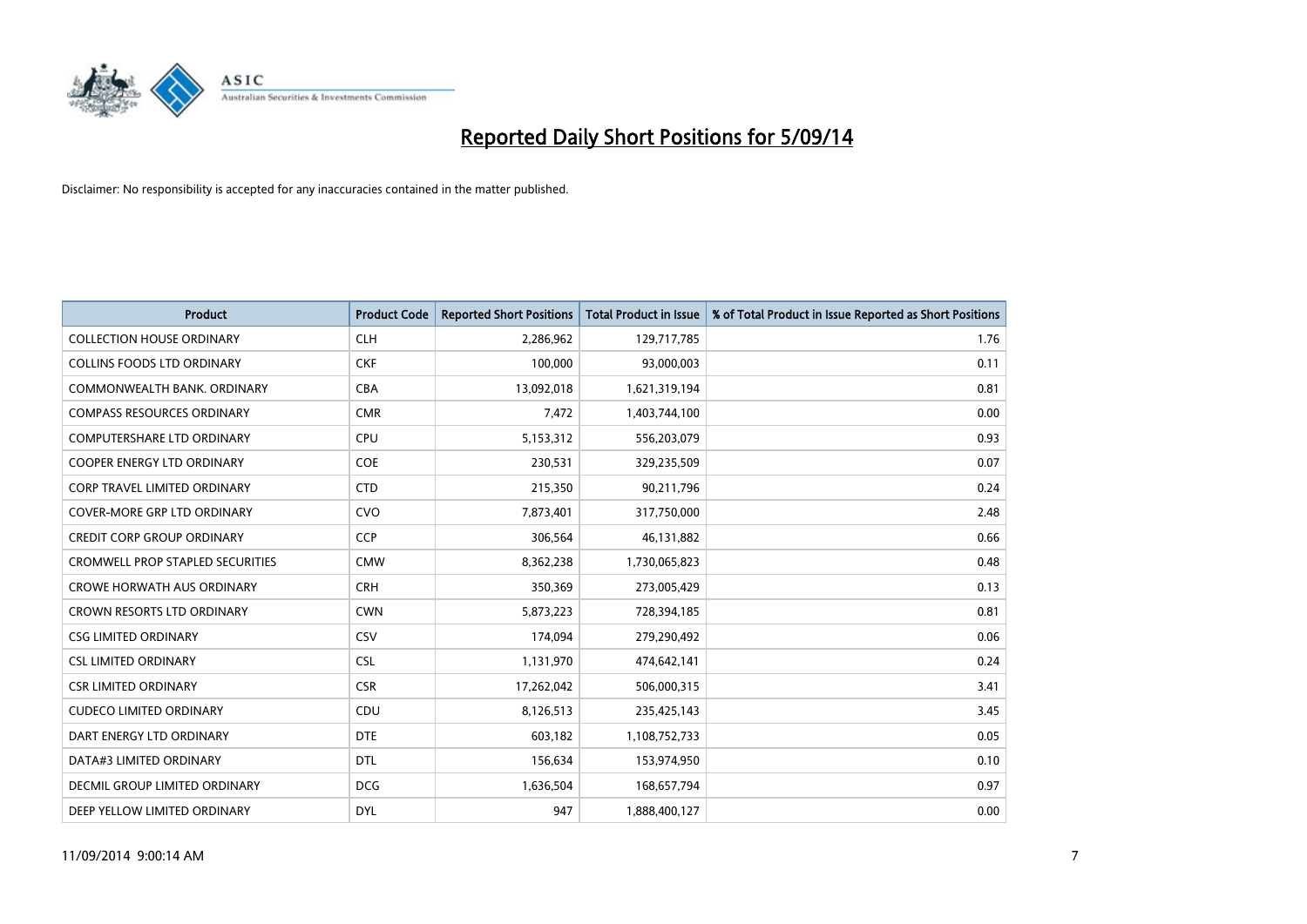

| <b>Product</b>                      | <b>Product Code</b> | <b>Reported Short Positions</b> | <b>Total Product in Issue</b> | % of Total Product in Issue Reported as Short Positions |
|-------------------------------------|---------------------|---------------------------------|-------------------------------|---------------------------------------------------------|
| DEXUS PROPERTY GROUP STAPLED UNITS  | <b>DXS</b>          | 18,590,291                      | 5,433,110,810                 | 0.34                                                    |
| DICK SMITH HLDGS ORDINARY           | <b>DSH</b>          | 21,185,513                      | 236,511,364                   | 8.96                                                    |
| DISCOVERY METALS LTD ORDINARY       | <b>DML</b>          | 1,277,631                       | 644,039,581                   | 0.20                                                    |
| DOMINO PIZZA ENTERPR ORDINARY       | <b>DMP</b>          | 1,292,822                       | 86,160,773                    | 1.50                                                    |
| DONACO INTERNATIONAL ORDINARY       | <b>DNA</b>          | 3,714,717                       | 460,454,837                   | 0.81                                                    |
| DORAY MINERALS LTD ORDINARY         | <b>DRM</b>          | 154,398                         | 165,784,256                   | 0.09                                                    |
| DOWNER EDI LIMITED ORDINARY         | <b>DOW</b>          | 20,465,264                      | 435,399,975                   | 4.70                                                    |
| DRILLSEARCH ENERGY ORDINARY         | <b>DLS</b>          | 16,020,913                      | 455,768,684                   | 3.52                                                    |
| DUET GROUP STAPLED US PROHIBIT.     | <b>DUE</b>          | 4,136,383                       | 1,327,719,444                 | 0.31                                                    |
| DUKETON MINING ORDINARY             | <b>DKM</b>          | 3,894                           | 82,524,812                    | 0.00                                                    |
| DULUXGROUP LIMITED ORDINARY         | <b>DLX</b>          | 351,550                         | 383,503,942                   | 0.09                                                    |
| <b>DWS LTD ORDINARY</b>             | <b>DWS</b>          | 15,096                          | 132,362,763                   | 0.01                                                    |
| ECHO ENTERTAINMENT ORDINARY         | <b>EGP</b>          | 4,926,733                       | 825,672,730                   | 0.60                                                    |
| <b>ELDERS LIMITED HYBRIDS</b>       | <b>ELDPA</b>        | 46,600                          | 1,500,000                     | 3.11                                                    |
| <b>ELDERS LIMITED ORDINARY</b>      | <b>ELD</b>          | 19,166,729                      | 455,013,329                   | 4.21                                                    |
| ELEMENTAL MINERALS ORDINARY         | <b>ELM</b>          | 94,536                          | 315,663,391                   | 0.03                                                    |
| <b>EMECO HOLDINGS ORDINARY</b>      | <b>EHL</b>          | 7,291,767                       | 599,675,707                   | 1.22                                                    |
| <b>ENDEAVOUR MIN CORP CDI 1:1</b>   | <b>EVR</b>          | 31,265                          | 50,014,634                    | 0.06                                                    |
| <b>ENERGY DEVELOPMENTS ORDINARY</b> | <b>ENE</b>          | 1,055,600                       | 169,673,095                   | 0.62                                                    |
| ENERGY RESOURCES ORDINARY 'A'       | ERA                 | 10,911,591                      | 517,725,062                   | 2.11                                                    |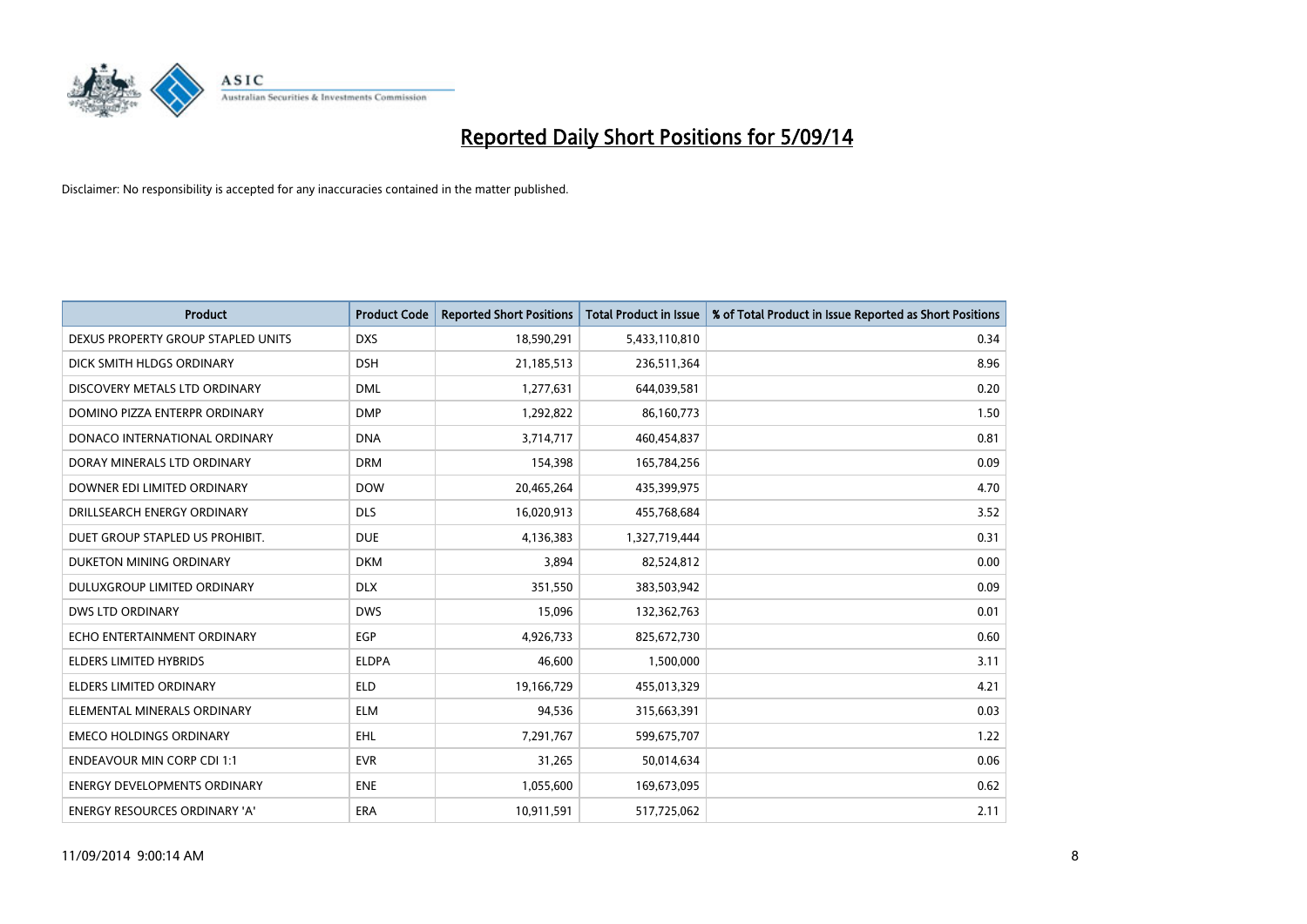

| <b>Product</b>                         | <b>Product Code</b> | <b>Reported Short Positions</b> | <b>Total Product in Issue</b> | % of Total Product in Issue Reported as Short Positions |
|----------------------------------------|---------------------|---------------------------------|-------------------------------|---------------------------------------------------------|
| <b>ENERGY WORLD CORPOR, ORDINARY</b>   | <b>EWC</b>          | 45,957,642                      | 1,734,166,672                 | 2.65                                                    |
| ENVESTRA LIMITED ORDINARY              | <b>ENV</b>          | 38,914                          | 1,796,808,474                 | 0.00                                                    |
| EQUATORIAL RES LTD ORDINARY            | EQX                 | 8,087                           | 122,185,353                   | 0.01                                                    |
| EQUITY TRUSTEES ORDINARY               | EQT                 | 323,019                         | 19,152,092                    | 1.69                                                    |
| ERM POWER LIMITED ORDINARY             | EPW                 | 354,833                         | 239,269,727                   | 0.15                                                    |
| ESERVGLOBAL LIMITED ORDINARY           | ESV                 | 2,000                           | 254,045,997                   | 0.00                                                    |
| EVOLUTION MINING LTD ORDINARY          | <b>EVN</b>          | 31,632,763                      | 712,493,836                   | 4.44                                                    |
| FAIRFAX MEDIA LTD ORDINARY             | FXJ                 | 61,225,362                      | 2,351,955,725                 | 2.60                                                    |
| <b>FANTASTIC HOLDINGS ORDINARY</b>     | <b>FAN</b>          | 14,711                          | 103,068,398                   | 0.01                                                    |
| FAR LTD ORDINARY                       | FAR                 | 2,846,150                       | 2,699,846,742                 | 0.11                                                    |
| FEDERATION CNTRES ORD/UNIT STAPLED SEC | <b>FDC</b>          | 703,829                         | 1,427,641,565                 | 0.05                                                    |
| FINBAR GROUP LIMITED ORDINARY          | FRI                 | 1,279                           | 227,018,204                   | 0.00                                                    |
| FISHER & PAYKEL H. ORDINARY            | <b>FPH</b>          | 5,726                           | 555,870,565                   | 0.00                                                    |
| FLEETWOOD CORP ORDINARY                | <b>FWD</b>          | 2,014,476                       | 60,581,211                    | 3.33                                                    |
| FLETCHER BUILDING ORDINARY             | <b>FBU</b>          | 1,136,050                       | 687,854,788                   | 0.17                                                    |
| FLEXIGROUP LIMITED ORDINARY            | <b>FXL</b>          | 3,679,198                       | 304,096,060                   | 1.21                                                    |
| FLIGHT CENTRE TRAVEL ORDINARY          | <b>FLT</b>          | 5,616,059                       | 100,586,119                   | 5.58                                                    |
| FLINDERS MINES LTD ORDINARY            | <b>FMS</b>          | 12,551,525                      | 2,400,995,602                 | 0.52                                                    |
| <b>FOCUS MINERALS LTD ORDINARY</b>     | <b>FML</b>          | 4,605,221                       | 9,137,375,877                 | 0.05                                                    |
| FOLKESTONE EDU TRUST UNITS             | <b>FET</b>          | 82,616                          | 205,069,661                   | 0.04                                                    |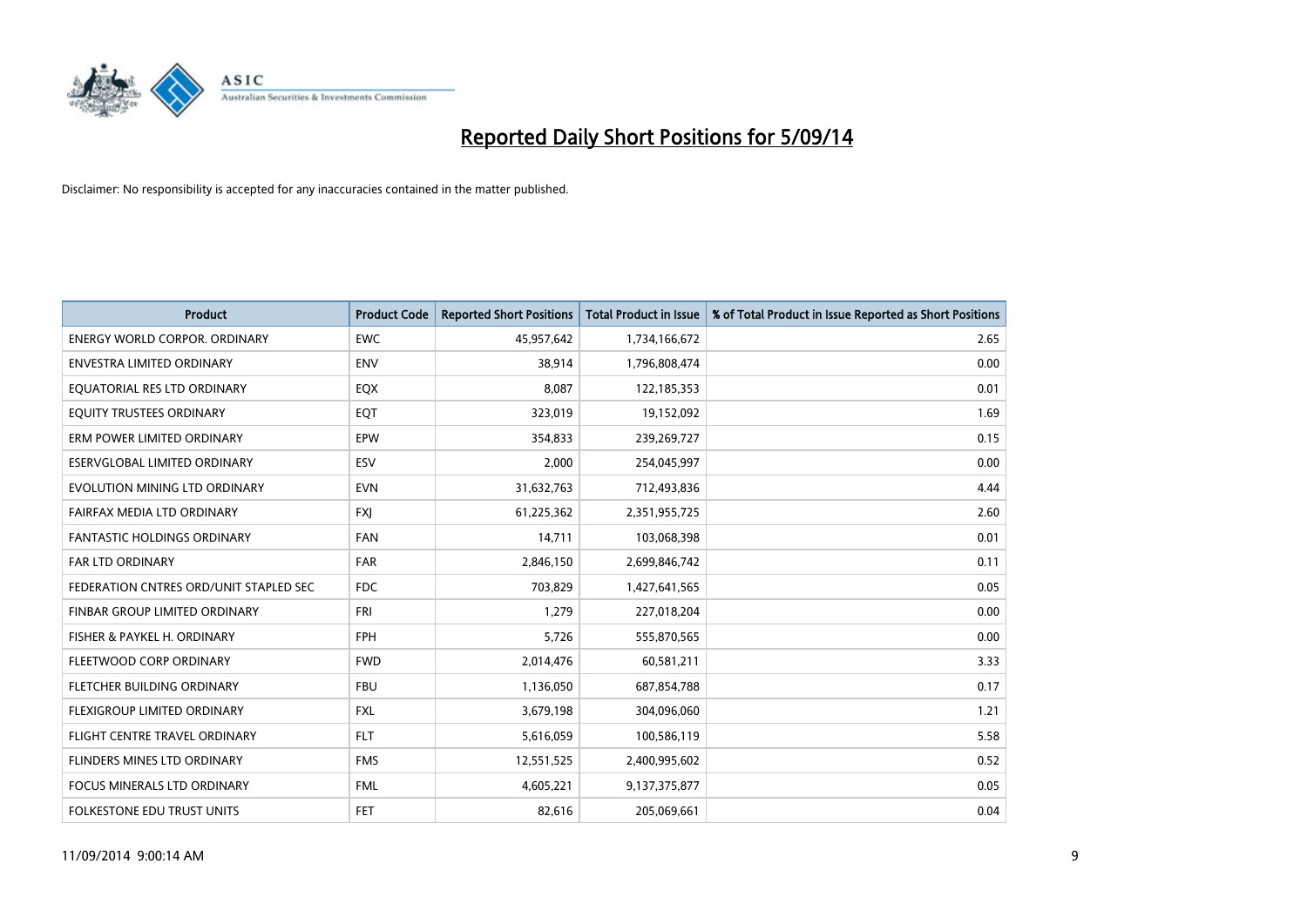

| <b>Product</b>                                   | <b>Product Code</b> | <b>Reported Short Positions</b> | <b>Total Product in Issue</b> | % of Total Product in Issue Reported as Short Positions |
|--------------------------------------------------|---------------------|---------------------------------|-------------------------------|---------------------------------------------------------|
| FONTERRA SHARE FUND ORDINARY UNITS               | <b>FSF</b>          | 83                              | 115,510,746                   | 0.00                                                    |
| FORTESCUE METALS GRP ORDINARY                    | <b>FMG</b>          | 247,635,836                     | 3,113,798,151                 | 7.95                                                    |
| <b>G.U.D. HOLDINGS ORDINARY</b>                  | <b>GUD</b>          | 2,524,985                       | 70,939,492                    | 3.56                                                    |
| <b>G8 EDUCATION LIMITED ORDINARY</b>             | <b>GEM</b>          | 16,597,115                      | 332,073,918                   | 5.00                                                    |
| <b>GALAXY RESOURCES ORDINARY</b>                 | <b>GXY</b>          | 422,306                         | 1,064,493,083                 | 0.04                                                    |
| <b>GBST HOLDINGS ORDINARY</b>                    | GBT                 | 19,881                          | 66,561,725                    | 0.03                                                    |
| <b>GDI PROPERTY GRP STAPLED SECURITIES</b>       | GDI                 | 51,505                          | 567,575,025                   | 0.01                                                    |
| <b>GENWORTH MORTGAGE ORDINARY</b>                | <b>GMA</b>          | 1,168,690                       | 650,000,000                   | 0.18                                                    |
| <b>GEODYNAMICS LIMITED ORDINARY</b>              | GDY                 | 819                             | 435,880,130                   | 0.00                                                    |
| <b>GINDALBIE METALS LTD ORDINARY</b>             | <b>GBG</b>          | 34,832,500                      | 1,495,306,811                 | 2.33                                                    |
| <b>GOLD ROAD RES LTD ORDINARY</b>                | GOR                 | 3,396,338                       | 515,419,042                   | 0.66                                                    |
| <b>GOODMAN FIELDER, ORDINARY</b>                 | <b>GFF</b>          | 7,992,438                       | 1,955,559,207                 | 0.41                                                    |
| <b>GOODMAN GROUP STAPLED</b>                     | <b>GMG</b>          | 2,737,310                       | 1,745,417,725                 | 0.16                                                    |
| <b>GPT GROUP STAPLED SEC.</b>                    | <b>GPT</b>          | 2,233,645                       | 1,685,460,955                 | 0.13                                                    |
| <b>GRAINCORP LIMITED A CLASS ORDINARY</b>        | <b>GNC</b>          | 11,244,615                      | 228,855,628                   | 4.91                                                    |
| <b>GRANGE RESOURCES. ORDINARY</b>                | GRR                 | 5,775,215                       | 1,157,097,869                 | 0.50                                                    |
| <b>GREENCROSS LIMITED ORDINARY</b>               | <b>GXL</b>          | 1,321,749                       | 110,654,390                   | 1.19                                                    |
| <b>GREENLAND MIN EN LTD ORDINARY</b>             | GGG                 | 939,238                         | 668,464,377                   | 0.14                                                    |
| <b>GREENLAND MIN EN LTD RIGHTS 26-JUN-14</b>     | GGGR                | 3,842                           | 88,685,050                    | 0.00                                                    |
| <b>GROWTHPOINT PROPERTY ORD/UNIT STAPLED SEC</b> | GOZ                 | 269,228                         | 554,315,998                   | 0.05                                                    |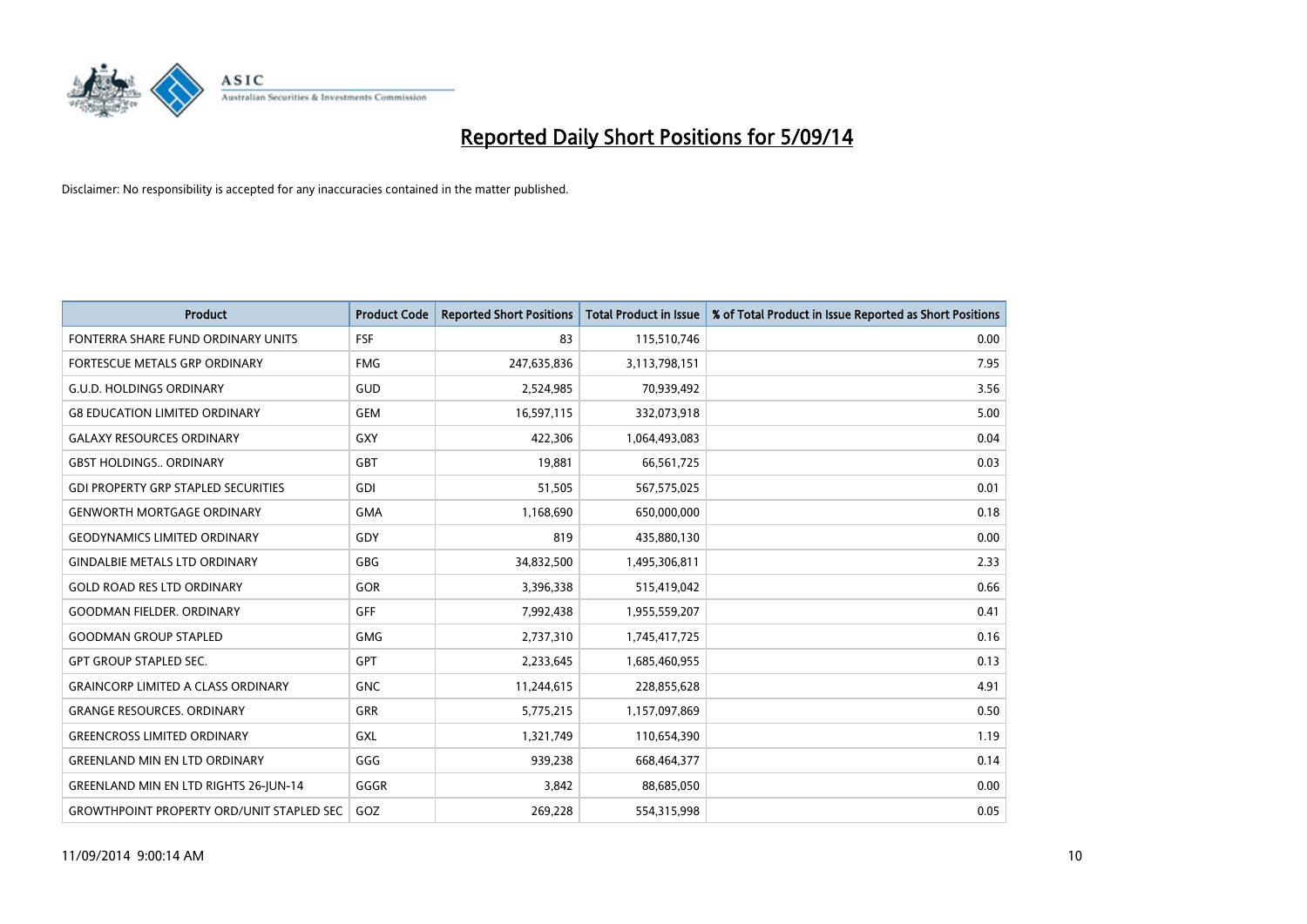

| <b>Product</b>                       | <b>Product Code</b> | <b>Reported Short Positions</b> | <b>Total Product in Issue</b> | % of Total Product in Issue Reported as Short Positions |
|--------------------------------------|---------------------|---------------------------------|-------------------------------|---------------------------------------------------------|
| <b>GRYPHON MINERALS LTD ORDINARY</b> | GRY                 | 4,293,086                       | 401,115,935                   | 1.07                                                    |
| <b>GUILDFORD COAL LTD ORDINARY</b>   | <b>GUF</b>          | 77,890                          | 845,190,354                   | 0.01                                                    |
| <b>GWA GROUP LTD ORDINARY</b>        | <b>GWA</b>          | 14,962,041                      | 306,533,770                   | 4.88                                                    |
| HAMMER METALS LTD ORDINARY           | <b>HMX</b>          | 80,000                          | 71,005,107                    | 0.11                                                    |
| HANSEN TECHNOLOGIES ORDINARY         | <b>HSN</b>          | 108,789                         | 162,479,642                   | 0.07                                                    |
| <b>HARVEY NORMAN ORDINARY</b>        | <b>HVN</b>          | 37,908,796                      | 1,062,316,784                 | 3.57                                                    |
| HEALTHSCOPE LIMITED. ORDINARY        | <b>HSO</b>          | 250,000                         | 1,732,094,838                 | 0.01                                                    |
| <b>HENDERSON GROUP CDI 1:1</b>       | <b>HGG</b>          | 3,959,253                       | 664,599,011                   | 0.60                                                    |
| HFA HOLDINGS LIMITED ORDINARY        | <b>HFA</b>          | 3,809                           | 162,147,897                   | 0.00                                                    |
| HIGHFIELD RES LTD ORDINARY           | <b>HFR</b>          | 50,000                          | 155,825,003                   | 0.03                                                    |
| HIGHLANDS PACIFIC ORDINARY           | <b>HIG</b>          | 3,153                           | 918,694,336                   | 0.00                                                    |
| HILLGROVE RES LTD ORDINARY           | <b>HGO</b>          | 222,285                         | 1,181,679,771                 | 0.02                                                    |
| HILLS LTD ORDINARY                   | HIL                 | 103,487                         | 234,192,711                   | 0.04                                                    |
| HORIZON OIL LIMITED ORDINARY         | <b>HZN</b>          | 30,811,705                      | 1,301,981,265                 | 2.37                                                    |
| <b>HOTEL PROPERTY STAPLED</b>        | <b>HPI</b>          | 6,217                           | 132,870,000                   | 0.00                                                    |
| <b>ICAR ASIA LTD ORDINARY</b>        | ICO                 | 121,468                         | 122,688,846                   | 0.10                                                    |
| <b>ICON ENERGY LIMITED ORDINARY</b>  | <b>ICN</b>          | 806,640                         | 615,774,351                   | 0.13                                                    |
| <b>IINET LIMITED ORDINARY</b>        | <b>IIN</b>          | 7,626,128                       | 161,238,847                   | 4.73                                                    |
| <b>ILUKA RESOURCES ORDINARY</b>      | <b>ILU</b>          | 38,751,253                      | 418,700,517                   | 9.26                                                    |
| <b>IMDEX LIMITED ORDINARY</b>        | <b>IMD</b>          | 2,167,873                       | 216,203,136                   | 1.00                                                    |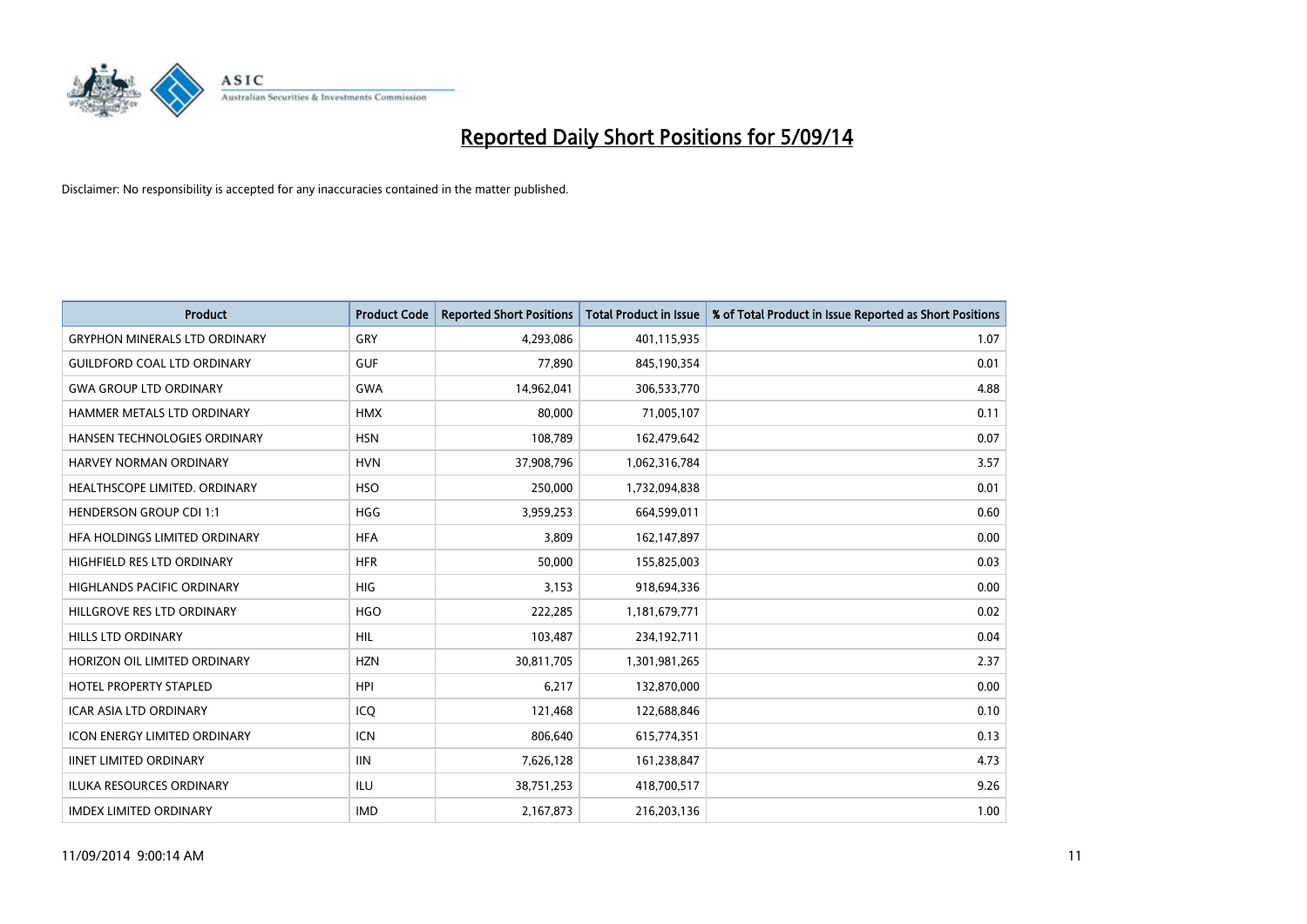

| <b>Product</b>                                | <b>Product Code</b> | <b>Reported Short Positions</b> | <b>Total Product in Issue</b> | % of Total Product in Issue Reported as Short Positions |
|-----------------------------------------------|---------------------|---------------------------------|-------------------------------|---------------------------------------------------------|
| <b>IMX RESOURCES LTD ORDINARY</b>             | <b>IXR</b>          | 1                               | 451,497,138                   | 0.00                                                    |
| <b>INCITEC PIVOT ORDINARY</b>                 | IPL                 | 45,193,488                      | 1,654,998,197                 | 2.73                                                    |
| <b>INDEPENDENCE GROUP ORDINARY</b>            | <b>IGO</b>          | 91,988                          | 234,256,573                   | 0.04                                                    |
| INDOPHIL RESOURCES ORDINARY                   | <b>IRN</b>          | 1,883,168                       | 1,203,146,194                 | 0.16                                                    |
| <b>INFIGEN ENERGY STAPLED SECURITIES</b>      | <b>IFN</b>          | 2,607,910                       | 767,887,581                   | 0.34                                                    |
| INGENIA GROUP STAPLED SECURITIES              | <b>INA</b>          | 1,697,826                       | 678,058,232                   | 0.25                                                    |
| INSURANCE AUSTRALIA ORDINARY                  | IAG                 | 10,851,219                      | 2,341,618,048                 | 0.46                                                    |
| <b>INTREPID MINES ORDINARY</b>                | <b>IAU</b>          | 6,567,138                       | 557,500,888                   | 1.18                                                    |
| <b>INVESTA OFFICE FUND STAPLED SECURITIES</b> | <b>IOF</b>          | 603,484                         | 614,047,458                   | 0.10                                                    |
| <b>INVOCARE LIMITED ORDINARY</b>              | IVC                 | 5,413,946                       | 110,030,298                   | 4.92                                                    |
| <b>IOOF HOLDINGS LTD ORDINARY</b>             | IFL                 | 6,059,454                       | 300,133,752                   | 2.02                                                    |
| <b>IPROPERTY GROUP LTD ORDINARY</b>           | <b>IPP</b>          | 2,511,609                       | 181,703,204                   | 1.38                                                    |
| <b>IRESS LIMITED ORDINARY</b>                 | <b>IRE</b>          | 5,137,520                       | 159,097,319                   | 3.23                                                    |
| <b>IRON ORE HOLDINGS ORDINARY</b>             | <b>IOH</b>          | 16,649                          | 161,174,005                   | 0.01                                                    |
| <b>ISELECT LTD ORDINARY</b>                   | <b>ISU</b>          | 1,003,031                       | 260,889,894                   | 0.38                                                    |
| <b>ISENTIA GROUP LTD ORDINARY</b>             | <b>ISD</b>          | 15,554                          | 200,000,001                   | 0.01                                                    |
| JAMES HARDIE INDUST CHESS DEPOSITARY INT      | <b>IHX</b>          | 5,359,226                       | 444,882,763                   | 1.20                                                    |
| <b>JAPARA HEALTHCARE LT ORDINARY</b>          | <b>IHC</b>          | 4,039,584                       | 263,046,592                   | 1.54                                                    |
| <b>JB HI-FI LIMITED ORDINARY</b>              | <b>IBH</b>          | 11,394,807                      | 99,234,173                    | 11.48                                                   |
| <b>KAGARA LTD ORDINARY</b>                    | KZL                 | 34,720                          | 798,953,117                   | 0.00                                                    |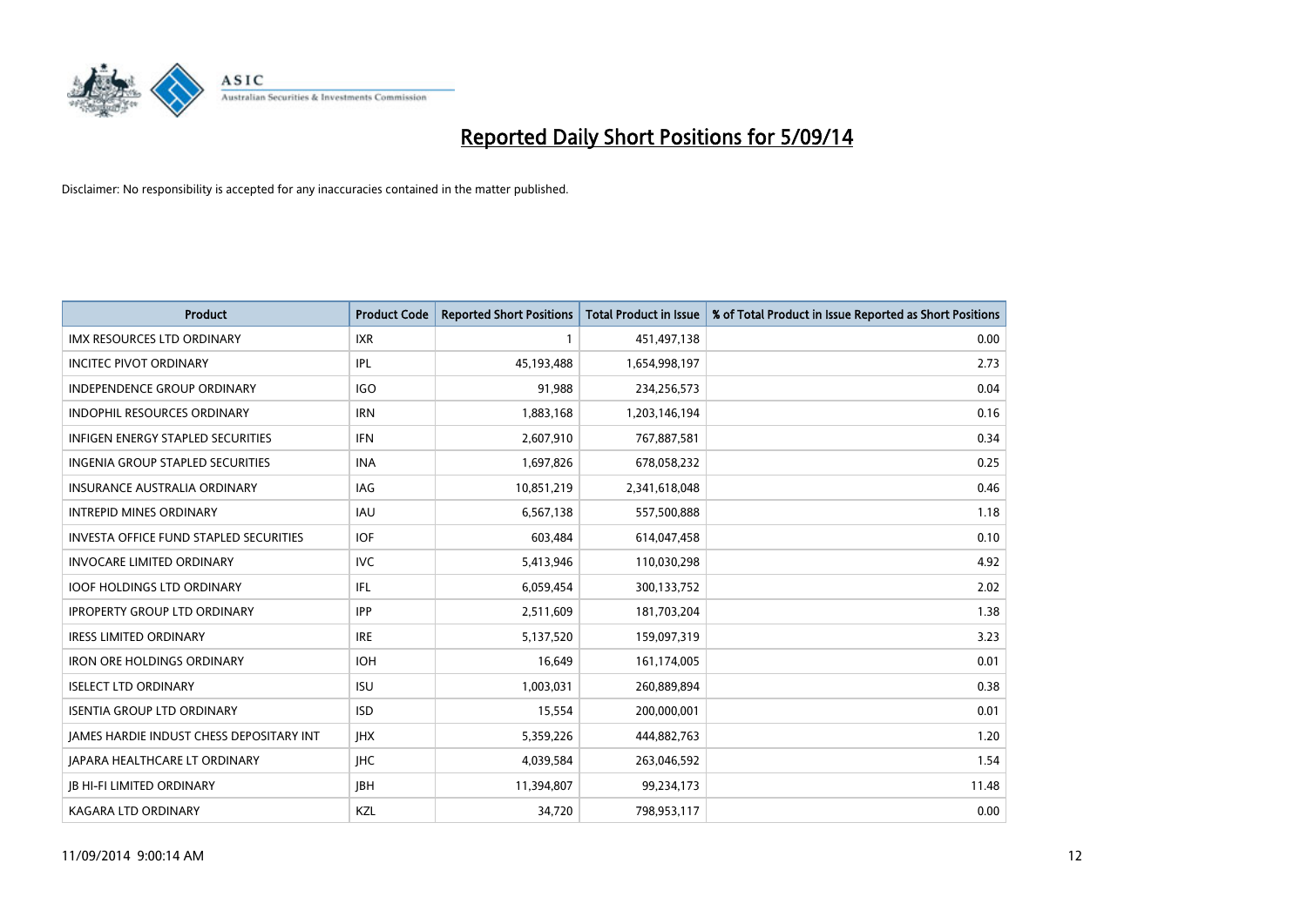

| <b>Product</b>                        | <b>Product Code</b> | <b>Reported Short Positions</b> | <b>Total Product in Issue</b> | % of Total Product in Issue Reported as Short Positions |
|---------------------------------------|---------------------|---------------------------------|-------------------------------|---------------------------------------------------------|
| KAROON GAS AUSTRALIA ORDINARY         | <b>KAR</b>          | 20,404,481                      | 255,841,581                   | 7.98                                                    |
| KATHMANDU HOLD LTD ORDINARY           | <b>KMD</b>          | 1,851,313                       | 200,633,469                   | 0.92                                                    |
| <b>KBL MINING LIMITED ORDINARY</b>    | <b>KBL</b>          | 1,820                           | 393,535,629                   | 0.00                                                    |
| KINGSGATE CONSOLID. ORDINARY          | <b>KCN</b>          | 11,943,389                      | 223,584,937                   | 5.34                                                    |
| KINGSROSE MINING LTD ORDINARY         | <b>KRM</b>          | 454,035                         | 358,611,493                   | 0.13                                                    |
| <b>KOGI IRON LTD ORDINARY</b>         | <b>KFE</b>          | 1,274,598                       | 376,669,836                   | 0.34                                                    |
| LEIGHTON HOLDINGS ORDINARY            | LEI                 | 4,864,899                       | 338,503,563                   | 1.44                                                    |
| LEND LEASE GROUP UNIT/ORD STAPLED     | LLC                 | 973,411                         | 577,475,833                   | 0.17                                                    |
| LIFESTYLE COMMUNIT, ORDINARY          | <b>LIC</b>          | 4,000                           | 99,970,131                    | 0.00                                                    |
| LIQUEFIED NATURAL ORDINARY            | LNG                 | 2,507,573                       | 461,402,201                   | 0.54                                                    |
| LONESTAR RESO LTD ORDINARY            | LNR                 | 971,016                         | 752,187,211                   | 0.13                                                    |
| <b>LYNAS CORPORATION ORDINARY</b>     | <b>LYC</b>          | 134,234,872                     | 2,333,801,566                 | 5.75                                                    |
| M2 GRP LTD ORDINARY                   | <b>MTU</b>          | 9,521,316                       | 180,824,848                   | 5.27                                                    |
| <b>MACA LIMITED ORDINARY</b>          | <b>MLD</b>          | 385,352                         | 202,676,373                   | 0.19                                                    |
| <b>MACMAHON HOLDINGS ORDINARY</b>     | <b>MAH</b>          | 3,269,113                       | 1,261,699,966                 | 0.26                                                    |
| MACO ATLAS ROADS GRP ORDINARY STAPLED | <b>MOA</b>          | 3,100,907                       | 505,692,079                   | 0.61                                                    |
| MACQUARIE GROUP LTD ORDINARY          | <b>MQG</b>          | 1,099,430                       | 321,202,994                   | 0.34                                                    |
| MAGELLAN FIN GRP LTD ORDINARY         | <b>MFG</b>          | 4,253,451                       | 158,918,177                   | 2.68                                                    |
| MATRIX C & E LTD ORDINARY             | <b>MCE</b>          | 2,676,694                       | 94,555,428                    | 2.83                                                    |
| MAVERICK DRILLING ORDINARY            | <b>MAD</b>          | 7,054,671                       | 533,885,763                   | 1.32                                                    |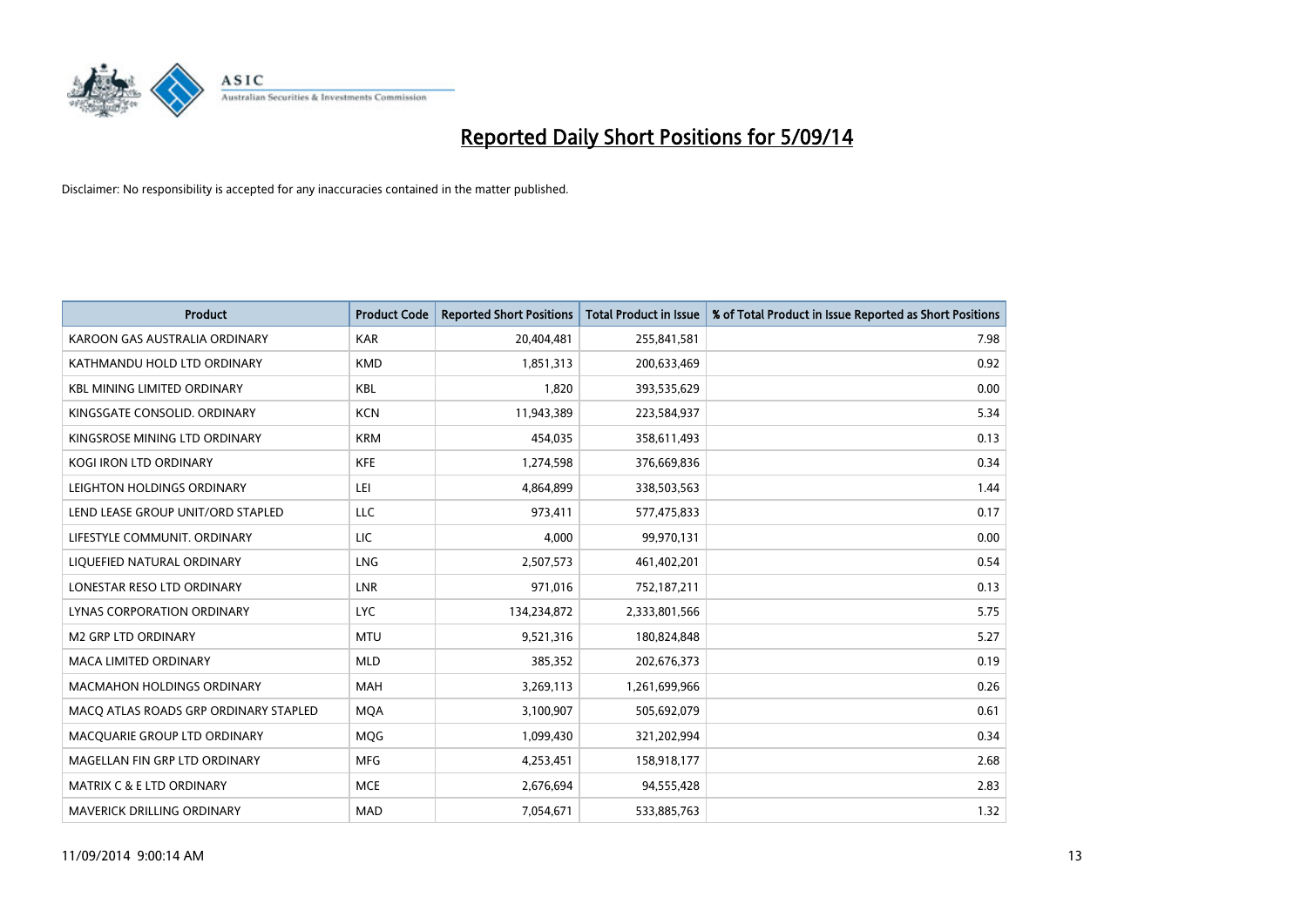

| <b>Product</b>                       | <b>Product Code</b> | <b>Reported Short Positions</b> | <b>Total Product in Issue</b> | % of Total Product in Issue Reported as Short Positions |
|--------------------------------------|---------------------|---------------------------------|-------------------------------|---------------------------------------------------------|
| <b>MAXITRANS INDUSTRIES ORDINARY</b> | <b>MXI</b>          | 76,085                          | 185,075,653                   | 0.04                                                    |
| MAYNE PHARMA LTD ORDINARY            | <b>MYX</b>          | 7,682,148                       | 586,651,477                   | 1.31                                                    |
| MCMILLAN SHAKESPEARE ORDINARY        | <b>MMS</b>          | 913,454                         | 77,454,783                    | 1.18                                                    |
| MCPHERSON'S LTD ORDINARY             | <b>MCP</b>          | 8,218                           | 95,434,645                    | 0.01                                                    |
| MEDUSA MINING LTD ORDINARY           | <b>MML</b>          | 7,506,855                       | 207,794,301                   | 3.61                                                    |
| MELBOURNE IT LIMITED ORDINARY        | <b>MLB</b>          | 9,874                           | 92,944,392                    | 0.01                                                    |
| MERIDIAN ENERGY INSTALMENT RECEIPTS  | <b>MEZCA</b>        | 200,000                         | 1,255,413,626                 | 0.02                                                    |
| <b>MERMAID MARINE ORDINARY</b>       | <b>MRM</b>          | 11,756,523                      | 366,766,098                   | 3.21                                                    |
| MESOBLAST LIMITED ORDINARY           | <b>MSB</b>          | 20,303,382                      | 321,640,094                   | 6.31                                                    |
| METALS X LIMITED ORDINARY            | <b>MLX</b>          | 1,130,338                       | 1,655,826,110                 | 0.07                                                    |
| METCASH LIMITED ORDINARY             | <b>MTS</b>          | 118,007,532                     | 903,309,574                   | 13.06                                                   |
| MIGHTY RIVER POWER ORDINARY          | <b>MYT</b>          | 3,806,804                       | 1,400,012,517                 | 0.27                                                    |
| MINCOR RESOURCES NL ORDINARY         | <b>MCR</b>          | 17,961                          | 188,208,274                   | 0.01                                                    |
| MINERAL DEPOSITS ORDINARY            | <b>MDL</b>          | 930,171                         | 103,676,341                   | 0.90                                                    |
| MINERAL RESOURCES, ORDINARY          | <b>MIN</b>          | 15,801,617                      | 186,556,246                   | 8.47                                                    |
| MINT WIRELESS ORDINARY               | <b>MNW</b>          | 1,747,525                       | 470,372,395                   | 0.37                                                    |
| MIRABELA NICKEL LTD ORDINARY         | <b>MBN</b>          | 10                              | 929,710,216                   | 0.00                                                    |
| MIRVAC GROUP STAPLED SECURITIES      | <b>MGR</b>          | 2,314,892                       | 3,697,197,370                 | 0.06                                                    |
| MOLOPO ENERGY LTD ORDINARY           | <b>MPO</b>          | 11,118                          | 248,705,730                   | 0.00                                                    |
| MONADELPHOUS GROUP ORDINARY          | <b>MND</b>          | 8,497,969                       | 92,679,570                    | 9.17                                                    |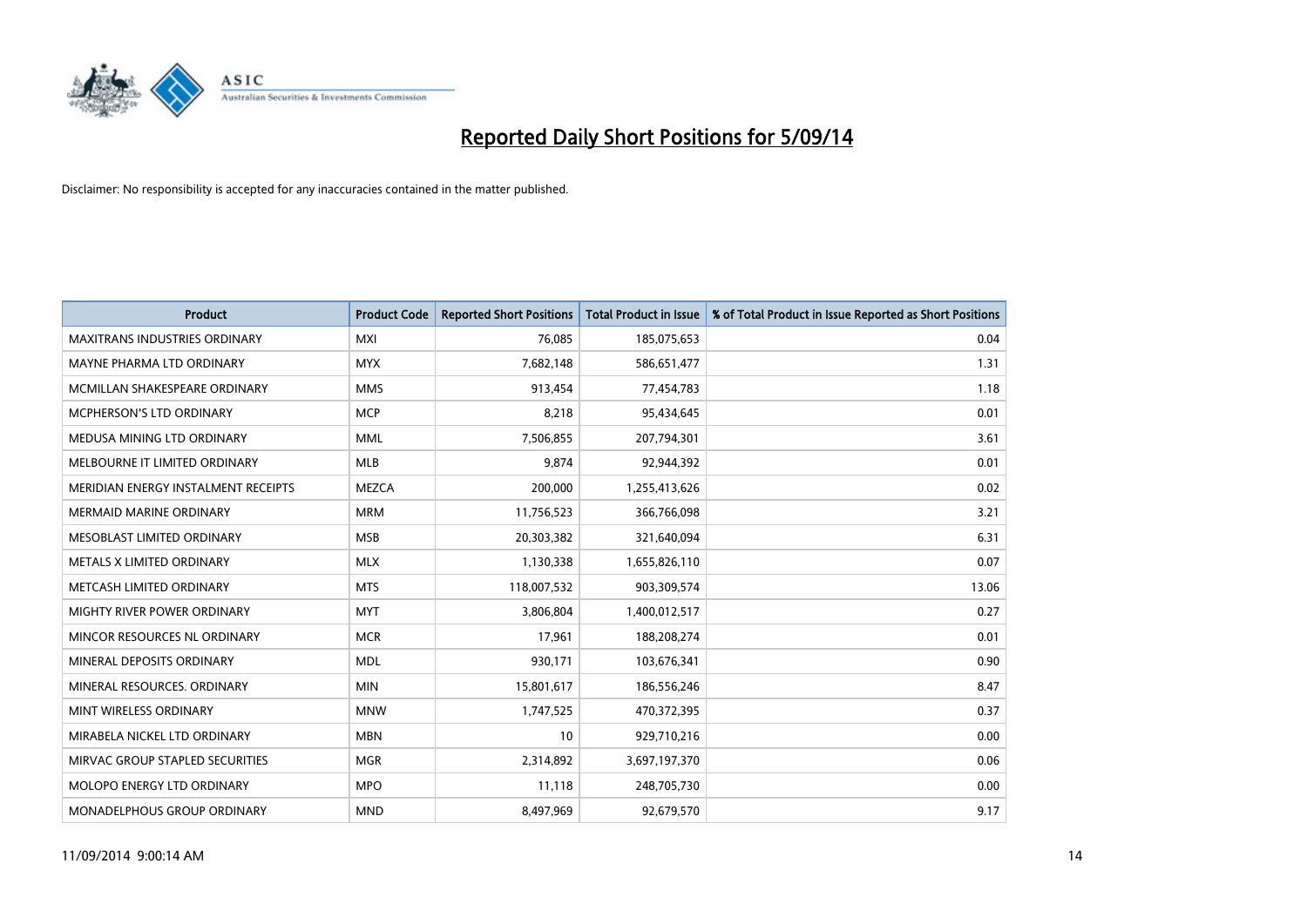

| <b>Product</b>                    | <b>Product Code</b> | <b>Reported Short Positions</b> | <b>Total Product in Issue</b> | % of Total Product in Issue Reported as Short Positions |
|-----------------------------------|---------------------|---------------------------------|-------------------------------|---------------------------------------------------------|
| MORTGAGE CHOICE LTD ORDINARY      | <b>MOC</b>          | 35,511                          | 123,879,296                   | 0.03                                                    |
| <b>MOUNT GIBSON IRON ORDINARY</b> | <b>MGX</b>          | 19,376,934                      | 1,090,805,085                 | 1.78                                                    |
| MULTIPLEX SITES SITES             | <b>MXUPA</b>        | 2,077                           | 4,500,000                     | 0.05                                                    |
| MYER HOLDINGS LTD ORDINARY        | <b>MYR</b>          | 75,775,210                      | 585,684,551                   | 12.94                                                   |
| <b>MYSTATE LIMITED ORDINARY</b>   | <b>MYS</b>          | 1,030                           | 87,283,417                    | 0.00                                                    |
| NANOSONICS LIMITED ORDINARY       | <b>NAN</b>          | 1,633,737                       | 264,157,826                   | 0.62                                                    |
| NATIONAL AUST, BANK ORDINARY      | <b>NAB</b>          | 7,476,838                       | 2,365,771,681                 | 0.32                                                    |
| NATIONAL STORAGE STAPLED          | <b>NSR</b>          | 1,467,938                       | 281,631,660                   | 0.52                                                    |
| NAVITAS LIMITED ORDINARY          | <b>NVT</b>          | 3,579,729                       | 375,712,581                   | 0.95                                                    |
| NEARMAP LTD ORDINARY              | <b>NEA</b>          | 794,797                         | 337,946,101                   | 0.24                                                    |
| NEON ENERGY LIMITED ORDINARY      | <b>NEN</b>          | 140,474                         | 553,037,848                   | 0.03                                                    |
| NEW HOPE CORPORATION ORDINARY     | <b>NHC</b>          | 1,008,058                       | 830,999,449                   | 0.12                                                    |
| NEW STANDARD ENERGY ORDINARY      | <b>NSE</b>          | 4,200                           | 386,169,603                   | 0.00                                                    |
| NEWCREST MINING ORDINARY          | <b>NCM</b>          | 12,964,562                      | 766,510,971                   | 1.69                                                    |
| NEWS CORP A NON-VOTING CDI        | <b>NWSLV</b>        | 407,248                         | 2,976,217                     | 13.68                                                   |
| NEWS CORP B VOTING CDI            | <b>NWS</b>          | 2,577,563                       | 22,645,126                    | 11.38                                                   |
| NEWSAT LIMITED ORDINARY           | <b>NWT</b>          | 7,804,334                       | 613,199,841                   | 1.27                                                    |
| NEXTDC LIMITED ORDINARY           | <b>NXT</b>          | 19,057,931                      | 193,154,486                   | 9.87                                                    |
| NEXUS ENERGY LIMITED ORDINARY     | <b>NXS</b>          | 83,983                          | 1,330,219,459                 | 0.01                                                    |
| NIB HOLDINGS LIMITED ORDINARY     | <b>NHF</b>          | 2,040,888                       | 439,004,182                   | 0.46                                                    |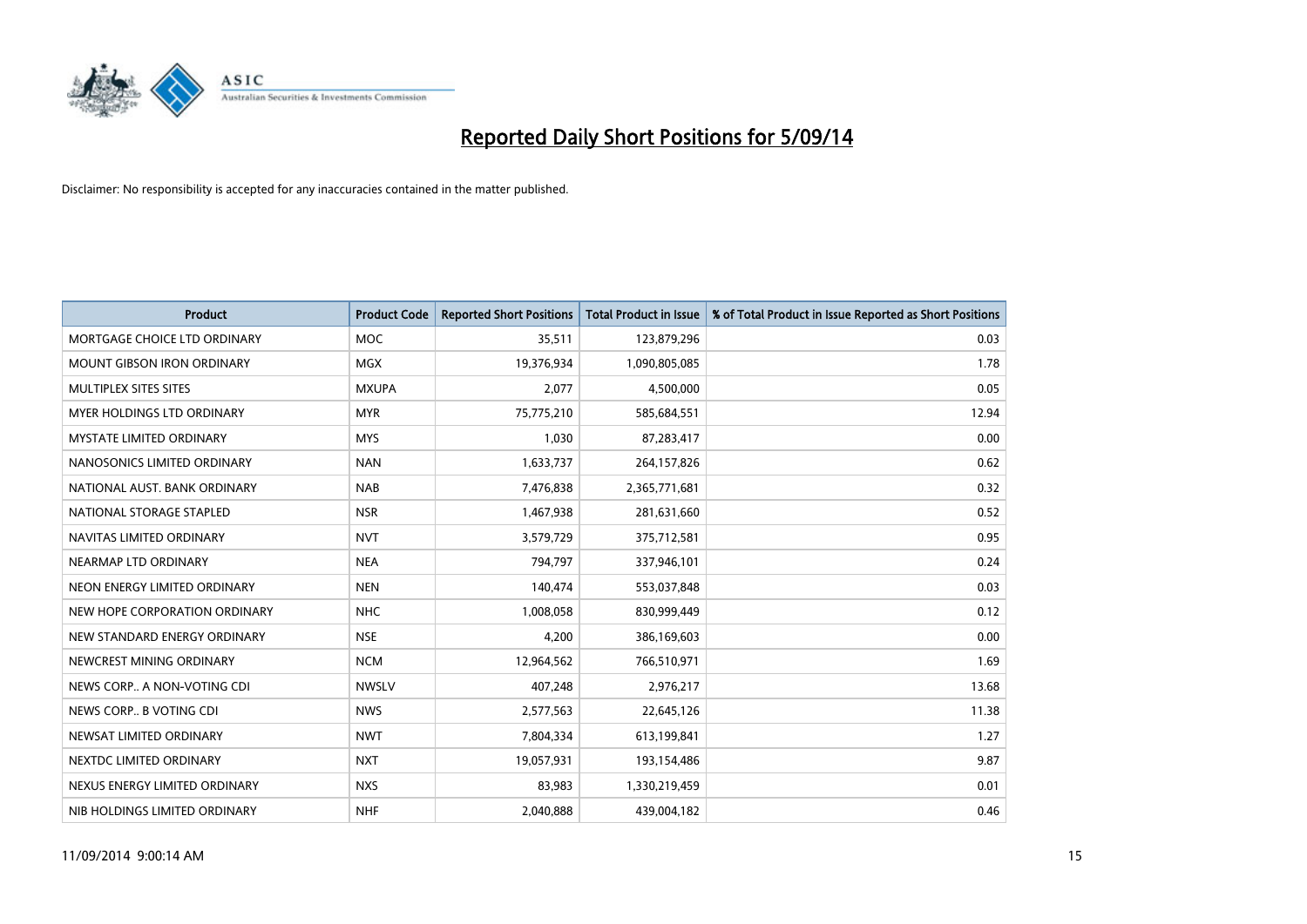

| <b>Product</b>                        | <b>Product Code</b> | <b>Reported Short Positions</b> | <b>Total Product in Issue</b> | % of Total Product in Issue Reported as Short Positions |
|---------------------------------------|---------------------|---------------------------------|-------------------------------|---------------------------------------------------------|
| NIDO PETROLEUM ORDINARY               | <b>NDO</b>          | 10,000,000                      | 2,188,266,468                 | 0.46                                                    |
| NINE ENTERTAINMENT ORDINARY           | <b>NEC</b>          | 10,533,780                      | 940,295,023                   | 1.12                                                    |
| NOBLE MINERAL RES ORDINARY            | <b>NMG</b>          | 2,365,726                       | 666,397,952                   | 0.36                                                    |
| NORTHERN IRON LTD ORDINARY            | <b>NFE</b>          | 11,392                          | 484,405,314                   | 0.00                                                    |
| NORTHERN STAR ORDINARY                | <b>NST</b>          | 9,506,866                       | 587,429,659                   | 1.62                                                    |
| NRW HOLDINGS LIMITED ORDINARY         | <b>NWH</b>          | 10,470,436                      | 278,888,011                   | 3.75                                                    |
| NUFARM LIMITED ORDINARY               | <b>NUF</b>          | 18,722,527                      | 264,021,627                   | 7.09                                                    |
| NUPLEX INDUSTRIES ORDINARY            | <b>NPX</b>          | 1,000                           | 198,125,827                   | 0.00                                                    |
| <b>OAKTON LIMITED ORDINARY</b>        | <b>OKN</b>          | 289,900                         | 89,990,235                    | 0.32                                                    |
| OCEANAGOLD CORP. CHESS DEPOSITARY INT | <b>OGC</b>          | 1,657,746                       | 301,420,186                   | 0.55                                                    |
| OIL SEARCH LTD ORDINARY               | OSH                 | 3,948,712                       | 1,519,022,225                 | 0.26                                                    |
| OM HOLDINGS LIMITED ORDINARY          | OMH                 | 156,340                         | 733,423,337                   | 0.02                                                    |
| ORICA LIMITED ORDINARY                | ORI                 | 14,587,602                      | 372,743,291                   | 3.91                                                    |
| ORIGIN ENERGY ORDINARY                | <b>ORG</b>          | 10,529,818                      | 1,103,646,907                 | 0.95                                                    |
| OROCOBRE LIMITED ORDINARY             | <b>ORE</b>          | 2,172,539                       | 132,041,911                   | 1.65                                                    |
| ORORA LIMITED ORDINARY                | <b>ORA</b>          | 2,620,755                       | 1,206,684,923                 | 0.22                                                    |
| OROTONGROUP LIMITED ORDINARY          | ORL                 | 384,682                         | 40,880,902                    | 0.94                                                    |
| <b>OZ MINERALS ORDINARY</b>           | OZL                 | 16,819,736                      | 303,470,022                   | 5.54                                                    |
| OZFOREX GROUP LTD ORDINARY            | <b>OFX</b>          | 10,338,255                      | 240,000,000                   | 4.31                                                    |
| PACIFIC BRANDS ORDINARY               | <b>PBG</b>          | 36,784,907                      | 917,226,291                   | 4.01                                                    |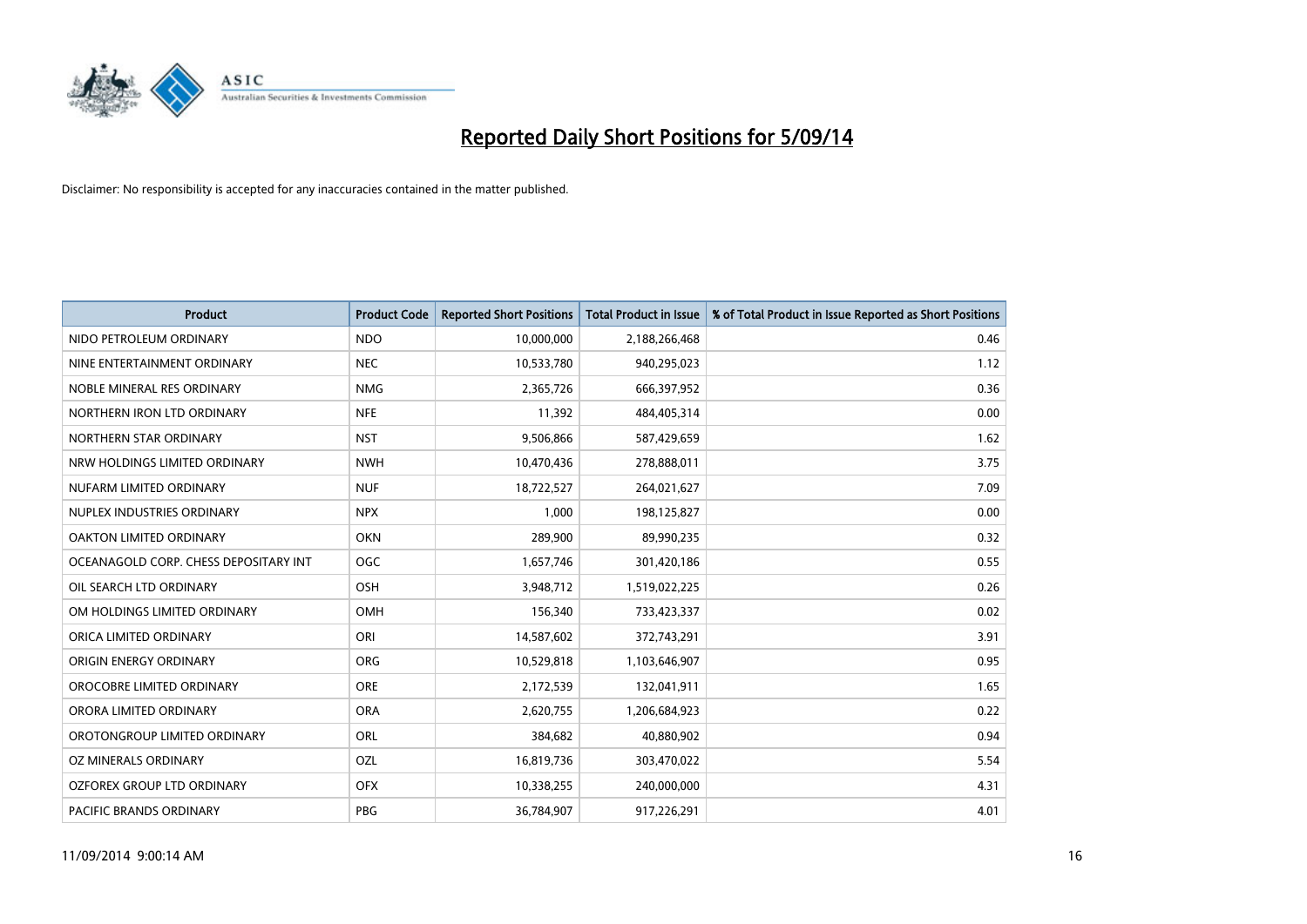

| <b>Product</b>                | <b>Product Code</b> | <b>Reported Short Positions</b> | <b>Total Product in Issue</b> | % of Total Product in Issue Reported as Short Positions |
|-------------------------------|---------------------|---------------------------------|-------------------------------|---------------------------------------------------------|
| PACT GROUP HLDGS LTD ORDINARY | <b>PGH</b>          | 2,302,737                       | 294,097,961                   | 0.78                                                    |
| PALADIN ENERGY LTD ORDINARY   | <b>PDN</b>          | 99,383,876                      | 964,758,634                   | 10.30                                                   |
| PANAUST LIMITED ORDINARY      | <b>PNA</b>          | 218,565                         | 635,580,654                   | 0.03                                                    |
| PANORAMIC RESOURCES ORDINARY  | <b>PAN</b>          | 2,446                           | 322,275,824                   | 0.00                                                    |
| PANTERRA GOLD LTD ORDINARY    | PGI                 | $\mathbf{1}$                    | 822,241,166                   | 0.00                                                    |
| PAPERLINX LIMITED ORDINARY    | <b>PPX</b>          | 44,675                          | 665, 181, 261                 | 0.01                                                    |
| PAPILLON RES LTD ORDINARY     | <b>PIR</b>          | 6,475,850                       | 352,044,210                   | 1.84                                                    |
| PATTIES FOODS LTD ORDINARY    | PFL                 | 9,001                           | 139,144,338                   | 0.01                                                    |
| PEET LIMITED ORDINARY         | <b>PPC</b>          | 52,444                          | 433,389,348                   | 0.01                                                    |
| PENTAL LTD ORDINARY           | <b>PTL</b>          | 500,000                         | 1,814,138,699                 | 0.03                                                    |
| PERPETUAL LIMITED ORDINARY    | PPT                 | 1,050,152                       | 46,574,426                    | 2.25                                                    |
| PERSEUS MINING LTD ORDINARY   | PRU                 | 16,733,574                      | 526,656,401                   | 3.18                                                    |
| PHARMAXIS LTD ORDINARY        | <b>PXS</b>          | 40,104                          | 309,514,849                   | 0.01                                                    |
| PHOSPHAGENICS LTD. ORDINARY   | <b>POH</b>          | 43,750                          | 1,261,965,957                 | 0.00                                                    |
| PLATINUM ASSET ORDINARY       | <b>PTM</b>          | 1,283,945                       | 580,336,142                   | 0.22                                                    |
| PLATINUM AUSTRALIA ORDINARY   | <b>PLA</b>          | 836,027                         | 504,968,043                   | 0.17                                                    |
| PLATINUM CAPITAL LTD ORDINARY | <b>PMC</b>          | 1,066                           | 231,071,933                   | 0.00                                                    |
| PMP LIMITED ORDINARY          | <b>PMP</b>          | 27,581                          | 323,781,124                   | 0.01                                                    |
| PRANA BIOTECHNOLOGY ORDINARY  | <b>PBT</b>          | 2,798,168                       | 488,936,960                   | 0.57                                                    |
| PREMIER INVESTMENTS ORDINARY  | <b>PMV</b>          | 252,015                         | 155,714,874                   | 0.16                                                    |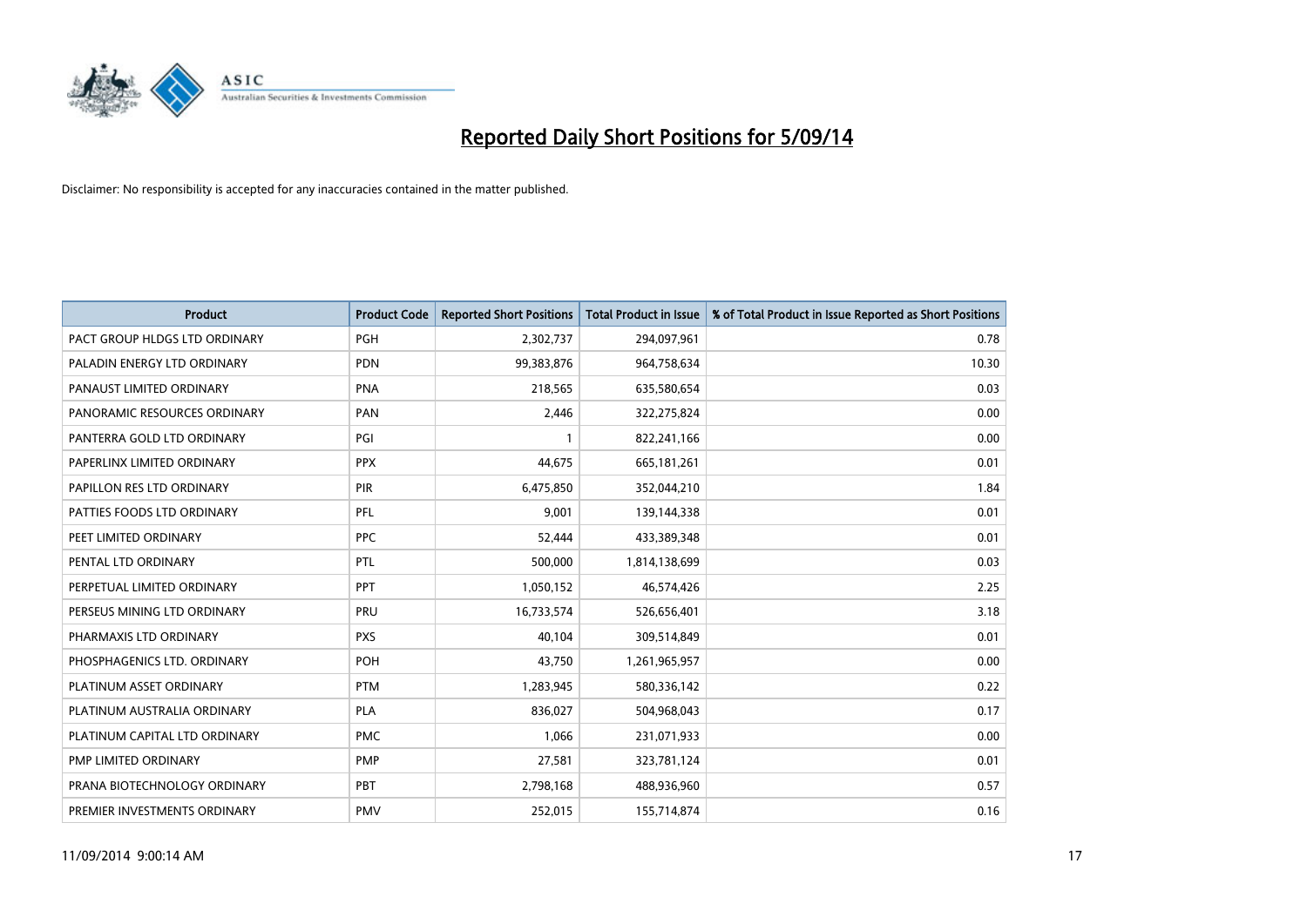

| <b>Product</b>                    | <b>Product Code</b> | <b>Reported Short Positions</b> | <b>Total Product in Issue</b> | % of Total Product in Issue Reported as Short Positions |
|-----------------------------------|---------------------|---------------------------------|-------------------------------|---------------------------------------------------------|
| PRIMA BIOMED LTD ORDINARY         | <b>PRR</b>          | 132,361                         | 1,228,709,341                 | 0.01                                                    |
| PRIMARY HEALTH CARE ORDINARY      | <b>PRY</b>          | 18,156,486                      | 505,659,944                   | 3.59                                                    |
| PRIME MEDIA GRP LTD ORDINARY      | <b>PRT</b>          | 1,345,250                       | 366,330,303                   | 0.37                                                    |
| PROGRAMMED ORDINARY               | <b>PRG</b>          | 203,451                         | 118,644,974                   | 0.17                                                    |
| <b>QANTAS AIRWAYS ORDINARY</b>    | QAN                 | 57,944,397                      | 2,196,330,250                 | 2.64                                                    |
| OBE INSURANCE GROUP ORDINARY      | <b>OBE</b>          | 27,646,769                      | 1,341,959,131                 | 2.06                                                    |
| <b>QUBE HOLDINGS LTD ORDINARY</b> | <b>QUB</b>          | 9,732,083                       | 1,051,172,929                 | 0.93                                                    |
| RAMELIUS RESOURCES ORDINARY       | <b>RMS</b>          | 734,071                         | 468,785,286                   | 0.16                                                    |
| RAMSAY HEALTH CARE ORDINARY       | <b>RHC</b>          | 1,566,399                       | 202,081,252                   | 0.78                                                    |
| <b>RCR TOMLINSON ORDINARY</b>     | <b>RCR</b>          | 506,379                         | 137,779,238                   | 0.37                                                    |
| <b>REA GROUP ORDINARY</b>         | <b>REA</b>          | 1,611,076                       | 131,714,699                   | 1.22                                                    |
| RECALL HOLDINGS LTD ORDINARY      | <b>REC</b>          | 10,573,034                      | 312,903,583                   | 3.38                                                    |
| RECKON LIMITED ORDINARY           | <b>RKN</b>          | 1,414,202                       | 112,084,762                   | 1.26                                                    |
| <b>RED 5 LIMITED ORDINARY</b>     | <b>RED</b>          | 174,740                         | 759,451,008                   | 0.02                                                    |
| <b>RED FORK ENERGY ORDINARY</b>   | <b>RFE</b>          | 1,804,547                       | 501,051,719                   | 0.36                                                    |
| REDBANK ENERGY LTD ORDINARY       | <b>AEI</b>          | 13                              | 786,287                       | 0.00                                                    |
| REED RESOURCES LTD ORDINARY       | <b>RDR</b>          | 2,000                           | 499,453,895                   | 0.00                                                    |
| <b>REGIS RESOURCES ORDINARY</b>   | <b>RRL</b>          | 45,953,316                      | 499,744,095                   | 9.20                                                    |
| RESMED INC CDI 10:1               | <b>RMD</b>          | 41,349,711                      | 1,403,045,440                 | 2.95                                                    |
| <b>RESOLUTE MINING ORDINARY</b>   | <b>RSG</b>          | 6,160,398                       | 641,189,223                   | 0.96                                                    |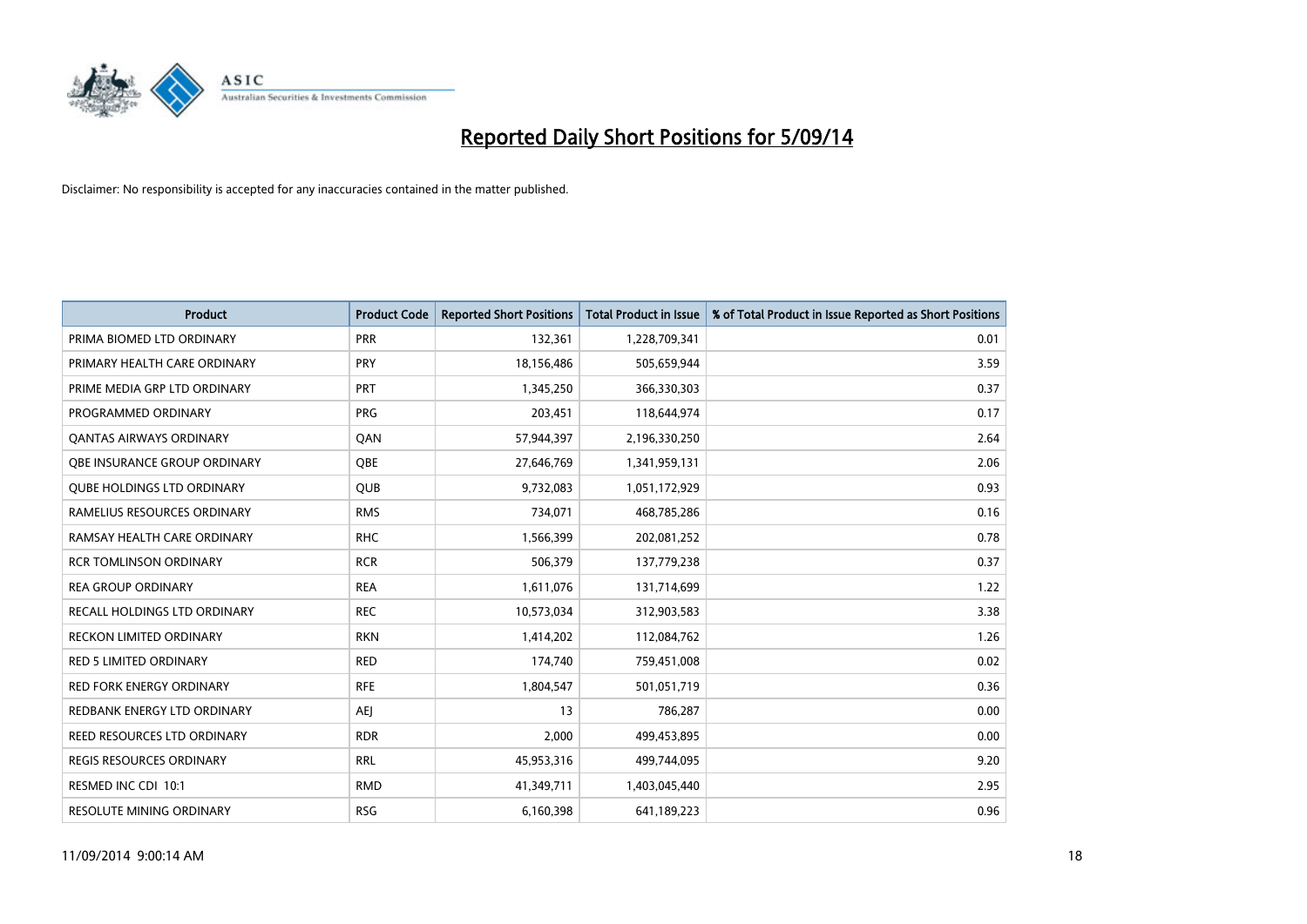

| <b>Product</b>                        | <b>Product Code</b> | <b>Reported Short Positions</b> | <b>Total Product in Issue</b> | % of Total Product in Issue Reported as Short Positions |
|---------------------------------------|---------------------|---------------------------------|-------------------------------|---------------------------------------------------------|
| <b>RESOURCE GENERATION ORDINARY</b>   | <b>RES</b>          | 1,220                           | 581,380,338                   | 0.00                                                    |
| RETAIL FOOD GROUP ORDINARY            | <b>RFG</b>          | 10,719,321                      | 144,878,508                   | 7.40                                                    |
| REX MINERALS LIMITED ORDINARY         | <b>RXM</b>          | 661,549                         | 220,519,784                   | 0.30                                                    |
| <b>RIDLEY CORPORATION ORDINARY</b>    | <b>RIC</b>          | 56,071                          | 307,817,071                   | 0.02                                                    |
| RIO TINTO LIMITED ORDINARY            | <b>RIO</b>          | 4,292,183                       | 435,758,720                   | 0.98                                                    |
| ROBUST RESOURCES ORDINARY             | <b>ROL</b>          | $\mathbf{1}$                    | 195,369,627                   | 0.00                                                    |
| ROC OIL COMPANY ORDINARY              | <b>ROC</b>          | 458,803                         | 687,618,400                   | 0.07                                                    |
| ROYAL WOLF HOLDINGS ORDINARY          | <b>RWH</b>          | 209,381                         | 100,387,052                   | 0.21                                                    |
| RUBIK FINANCIAL LTD. ORDINARY         | <b>RFL</b>          | 9,548                           | 340,999,914                   | 0.00                                                    |
| <b>RURALCO HOLDINGS ORDINARY</b>      | <b>RHL</b>          | 3,658                           | 77,291,069                    | 0.00                                                    |
| SAI GLOBAL LIMITED ORDINARY           | SAI                 | 348,985                         | 210,918,332                   | 0.17                                                    |
| SALMAT LIMITED ORDINARY               | <b>SLM</b>          | 98,956                          | 159,812,799                   | 0.06                                                    |
| SAMSON OIL & GAS LTD ORDINARY         | SSN                 | 19,122,960                      | 2,837,756,933                 | 0.67                                                    |
| SANDFIRE RESOURCES ORDINARY           | <b>SFR</b>          | 2,324,852                       | 155,640,968                   | 1.49                                                    |
| SANTOS LTD ORDINARY                   | <b>STO</b>          | 5,672,808                       | 976,738,335                   | 0.58                                                    |
| SARACEN MINERAL ORDINARY              | SAR                 | 1,070,139                       | 792,784,738                   | 0.13                                                    |
| SCA PROPERTY GROUP STAPLED SECURITIES | SCP                 | 29,131,025                      | 648,628,320                   | 4.49                                                    |
| <b>SCENTRE GRP STAPLED</b>            | <b>SCG</b>          | 18,430,166                      | 5,324,296,678                 | 0.35                                                    |
| SEDGMAN LIMITED ORDINARY              | <b>SDM</b>          | 1,593,668                       | 227,059,277                   | 0.70                                                    |
| SEEK LIMITED ORDINARY                 | <b>SEK</b>          | 10,613,404                      | 340,459,756                   | 3.12                                                    |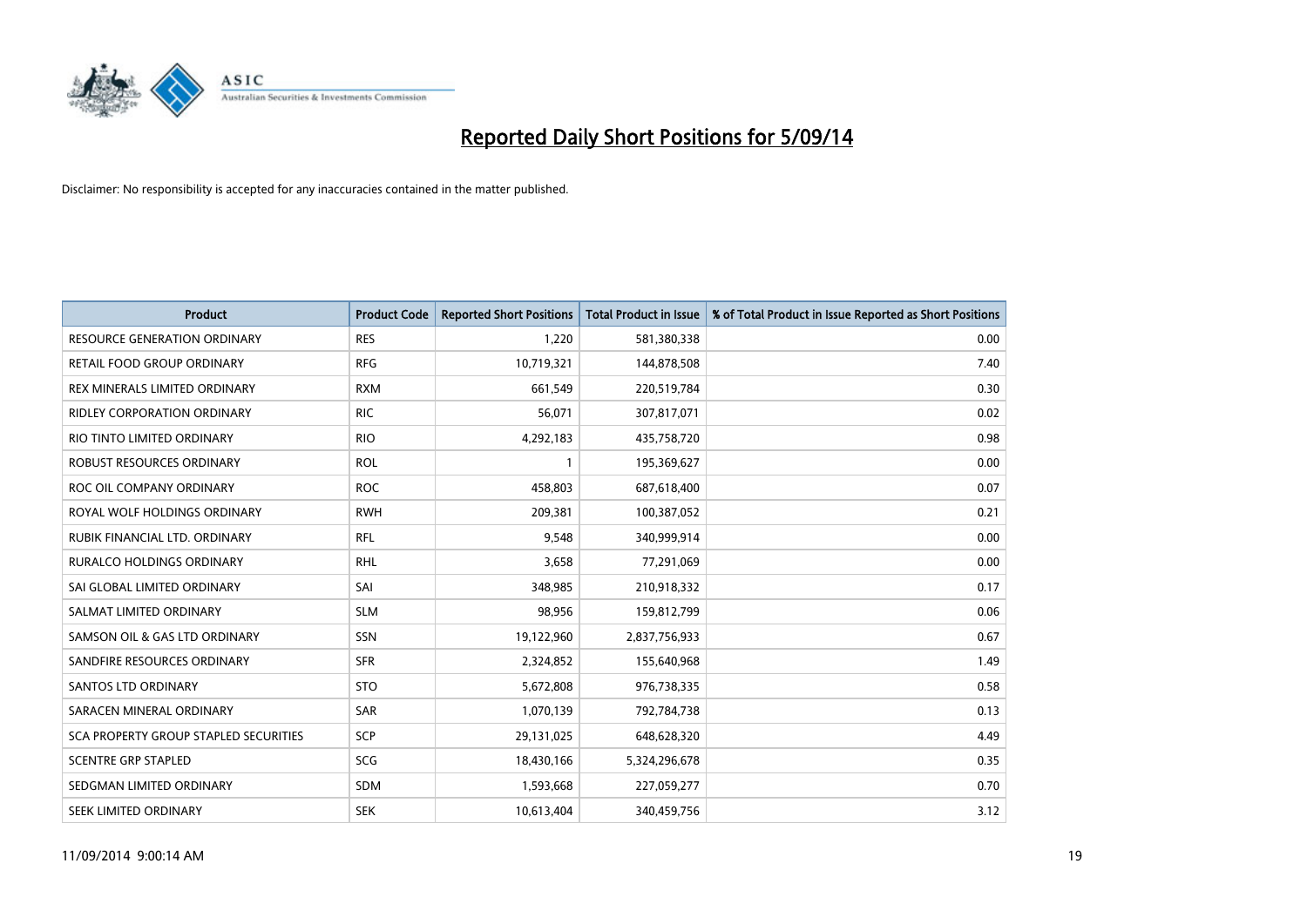

| <b>Product</b>                           | <b>Product Code</b> | <b>Reported Short Positions</b> | <b>Total Product in Issue</b> | % of Total Product in Issue Reported as Short Positions |
|------------------------------------------|---------------------|---------------------------------|-------------------------------|---------------------------------------------------------|
| SELECT HARVESTS ORDINARY                 | <b>SHV</b>          | 1,978,394                       | 66,699,341                    | 2.97                                                    |
| SENEX ENERGY LIMITED ORDINARY            | <b>SXY</b>          | 19,809,329                      | 1,148,128,941                 | 1.73                                                    |
| SERVCORP LIMITED ORDINARY                | SRV                 | 1,075                           | 98,432,275                    | 0.00                                                    |
| SERVICE STREAM ORDINARY                  | <b>SSM</b>          | 30                              | 386,389,873                   | 0.00                                                    |
| SEVEN GROUP HOLDINGS ORDINARY            | <b>SVW</b>          | 281,170                         | 302,691,886                   | 0.09                                                    |
| SEVEN WEST MEDIA LTD ORDINARY            | <b>SWM</b>          | 8,789,054                       | 999,160,872                   | 0.88                                                    |
| SIGMA PHARMACEUTICAL ORDINARY            | <b>SIP</b>          | 16,875,175                      | 1,108,086,575                 | 1.52                                                    |
| SILEX SYSTEMS ORDINARY                   | <b>SLX</b>          | 7,589,945                       | 170,467,339                   | 4.45                                                    |
| SILVER CHEF LIMITED ORDINARY             | SIV                 | 62,749                          | 29,469,492                    | 0.21                                                    |
| SILVER LAKE RESOURCE ORDINARY            | <b>SLR</b>          | 23,897,133                      | 503,233,971                   | 4.75                                                    |
| SIMS METAL MGMT LTD ORDINARY             | SGM                 | 12,576,995                      | 204,615,641                   | 6.15                                                    |
| SINGAPORE TELECOMM. CHESS DEPOSITARY INT | SGT                 | 5,130,149                       | 115,176,393                   | 4.45                                                    |
| SINO GAS ENERGY ORDINARY                 | <b>SEH</b>          | 10,324,517                      | 1,541,422,358                 | 0.67                                                    |
| SIRIUS RESOURCES NL ORDINARY             | <b>SIR</b>          | 10,864,027                      | 340,888,269                   | 3.19                                                    |
| SIRTEX MEDICAL ORDINARY                  | <b>SRX</b>          | 114,043                         | 56,494,365                    | 0.20                                                    |
| SKILLED GROUP LTD ORDINARY               | <b>SKE</b>          | 5,075,841                       | 235,415,953                   | 2.16                                                    |
| SKY NETWORK ORDINARY                     | <b>SKT</b>          | 1,265,178                       | 389,139,785                   | 0.33                                                    |
| SKYCITY ENT GRP LTD ORDINARY             | <b>SKC</b>          | 7,180,039                       | 582,088,094                   | 1.23                                                    |
| <b>SLATER &amp; GORDON ORDINARY</b>      | SGH                 | 1,331,227                       | 204,338,625                   | 0.65                                                    |
| SMARTGRP CORPORATION ORDINARY            | <b>SIQ</b>          | 308,942                         | 101,461,150                   | 0.30                                                    |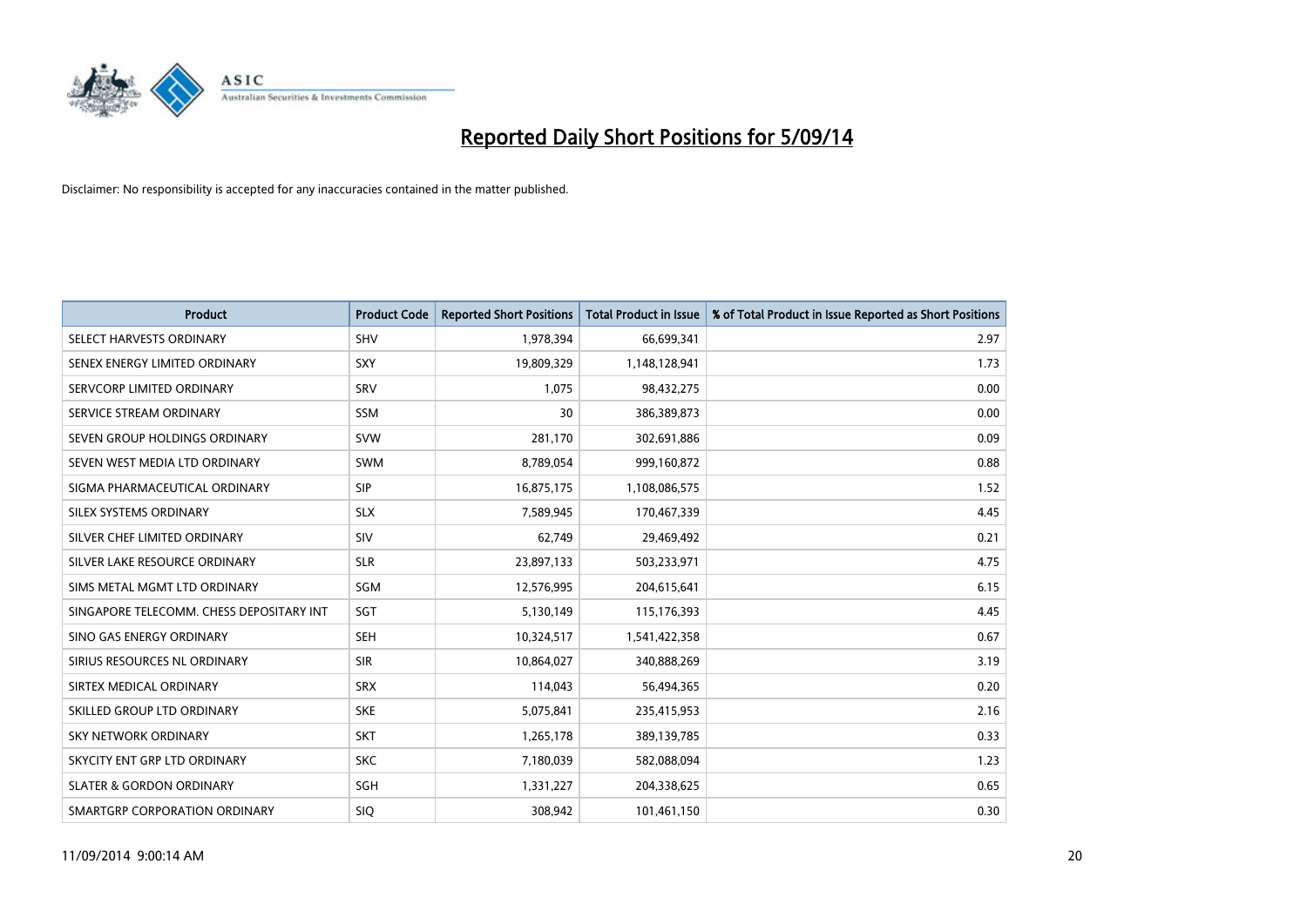

| <b>Product</b>                           | <b>Product Code</b> | <b>Reported Short Positions</b> | <b>Total Product in Issue</b> | % of Total Product in Issue Reported as Short Positions |
|------------------------------------------|---------------------|---------------------------------|-------------------------------|---------------------------------------------------------|
| SMS MANAGEMENT, ORDINARY                 | <b>SMX</b>          | 1,931,734                       | 69,394,537                    | 2.78                                                    |
| SONIC HEALTHCARE ORDINARY                | <b>SHL</b>          | 4,677,176                       | 400,811,556                   | 1.17                                                    |
| SOUL PATTINSON (W.H) ORDINARY            | <b>SOL</b>          | 16,423                          | 239,395,320                   | 0.01                                                    |
| SP AUSNET STAPLED SECURITIES             | <b>SPN</b>          | 810,405                         | 3,425,244,162                 | 0.02                                                    |
| SPARK INFRASTRUCTURE STAPLED US PROHIBT. | SKI                 | 18,606,362                      | 1,466,360,128                 | 1.27                                                    |
| SPARK NEW ZEALAND ORDINARY               | <b>SPK</b>          | 7,764,784                       | 1,828,530,844                 | 0.42                                                    |
| SPDR 200 FUND ETF UNITS                  | <b>STW</b>          | 43,473                          | 46,146,865                    | 0.09                                                    |
| SPECIALTY FASHION ORDINARY               | <b>SFH</b>          | 1,792                           | 192,236,121                   | 0.00                                                    |
| SPOTLESS GRP HLD LTD ORDINARY            | SPO                 | 21,446,154                      | 1,098,290,178                 | 1.95                                                    |
| ST BARBARA LIMITED ORDINARY              | <b>SBM</b>          | 15,856,557                      | 488,074,077                   | 3.25                                                    |
| STARPHARMA HOLDINGS ORDINARY             | SPL                 | 14,479,390                      | 285,109,680                   | 5.08                                                    |
| STEADFAST GROUP LTD ORDINARY             | <b>SDF</b>          | 5,718,620                       | 501,638,307                   | 1.14                                                    |
| STH CRS ELECT ENGNR ORDINARY             | <b>SXE</b>          | 13,433                          | 161,523,130                   | 0.01                                                    |
| STHN CROSS MEDIA ORDINARY                | <b>SXL</b>          | 33,605,115                      | 705,246,986                   | 4.77                                                    |
| STOCKLAND UNITS/ORD STAPLED              | SGP                 | 8,372,698                       | 2,348,746,744                 | 0.36                                                    |
| STRAITS RES LTD. ORDINARY                | SRO                 | 28,747                          | 1,217,730,293                 | 0.00                                                    |
| STRIKE ENERGY LTD ORDINARY               | <b>STX</b>          | 4,000                           | 833,330,946                   | 0.00                                                    |
| STW COMMUNICATIONS ORDINARY              | <b>SGN</b>          | 2,129,834                       | 403,828,512                   | 0.53                                                    |
| SUNCORP GROUP LTD ORDINARY               | <b>SUN</b>          | 10,540,547                      | 1,286,600,980                 | 0.82                                                    |
| SUNDANCE ENERGY ORDINARY                 | <b>SEA</b>          | 2,472,789                       | 548,714,663                   | 0.45                                                    |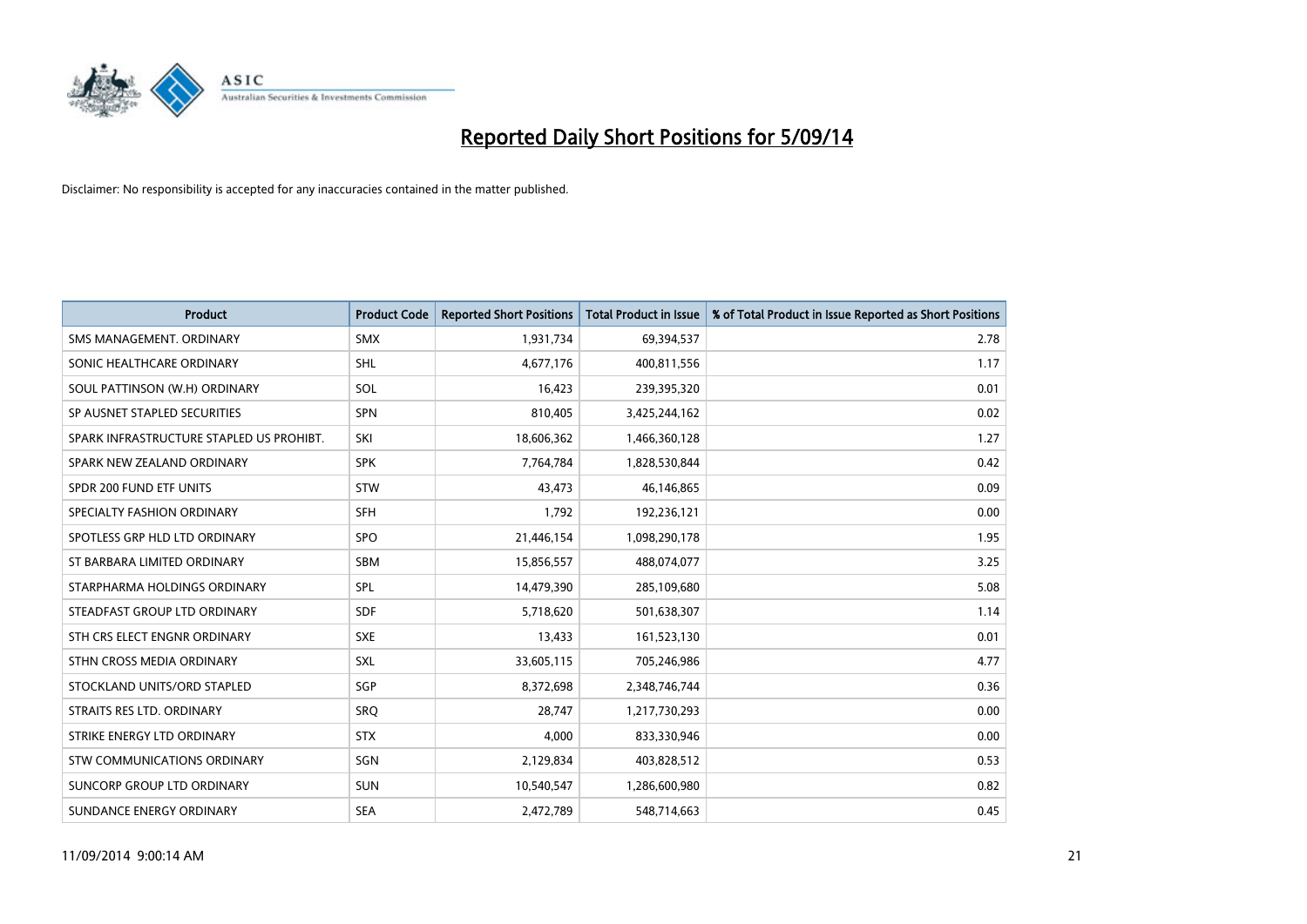

| <b>Product</b>                   | <b>Product Code</b> | <b>Reported Short Positions</b> | <b>Total Product in Issue</b> | % of Total Product in Issue Reported as Short Positions |
|----------------------------------|---------------------|---------------------------------|-------------------------------|---------------------------------------------------------|
| SUNDANCE RESOURCES ORDINARY      | <b>SDL</b>          | 77,914,484                      | 3,082,028,456                 | 2.53                                                    |
| SUNLAND GROUP LTD ORDINARY       | <b>SDG</b>          | 51,315                          | 181,710,087                   | 0.03                                                    |
| SUPER RET REP LTD ORDINARY       | <b>SUL</b>          | 6,033,883                       | 196,731,620                   | 3.07                                                    |
| SYD AIRPORT STAPLED US PROHIBIT. | <b>SYD</b>          | 25,953,155                      | 2,216,216,041                 | 1.17                                                    |
| SYRAH RESOURCES ORDINARY         | <b>SYR</b>          | 4,101,146                       | 163,485,076                   | 2.51                                                    |
| TABCORP HOLDINGS LTD ORDINARY    | <b>TAH</b>          | 14,906,809                      | 762,954,019                   | 1.95                                                    |
| TAP OIL LIMITED ORDINARY         | <b>TAP</b>          | 22,435                          | 243,186,639                   | 0.01                                                    |
| TASSAL GROUP LIMITED ORDINARY    | <b>TGR</b>          | 196,678                         | 146,897,115                   | 0.13                                                    |
| <b>TATTS GROUP LTD ORDINARY</b>  | <b>TTS</b>          | 35,985,553                      | 1,434,790,447                 | 2.51                                                    |
| <b>TECHNOLOGY ONE ORDINARY</b>   | <b>TNE</b>          | 98,000                          | 308,796,455                   | 0.03                                                    |
| TELSTRA CORPORATION. ORDINARY    | <b>TLS</b>          | 43,838,938                      | 12,443,074,357                | 0.35                                                    |
| TEN NETWORK HOLDINGS ORDINARY    | <b>TEN</b>          | 138,844,384                     | 2,630,984,596                 | 5.28                                                    |
| TERANGA GOLD CORP CDI 1:1        | TGZ                 | 1,374                           | 79,354,621                    | 0.00                                                    |
| TFS CORPORATION LTD ORDINARY     | <b>TFC</b>          | 2,079,501                       | 324,157,408                   | 0.64                                                    |
| THE PAS GROUP LTD ORDINARY       | <b>PGR</b>          | 609,390                         | 136,690,860                   | 0.45                                                    |
| THE REJECT SHOP ORDINARY         | <b>TRS</b>          | 2,770,342                       | 28,844,648                    | 9.60                                                    |
| TIGER RESOURCES ORDINARY         | TGS                 | 12,955,286                      | 898,784,227                   | 1.44                                                    |
| TOLL HOLDINGS LTD ORDINARY       | <b>TOL</b>          | 27,734,291                      | 717,318,622                   | 3.87                                                    |
| TOX FREE SOLUTIONS ORDINARY      | <b>TOX</b>          | 3,130,013                       | 133,752,359                   | 2.34                                                    |
| TPG TELECOM LIMITED ORDINARY     | <b>TPM</b>          | 11,998,862                      | 793,808,141                   | 1.51                                                    |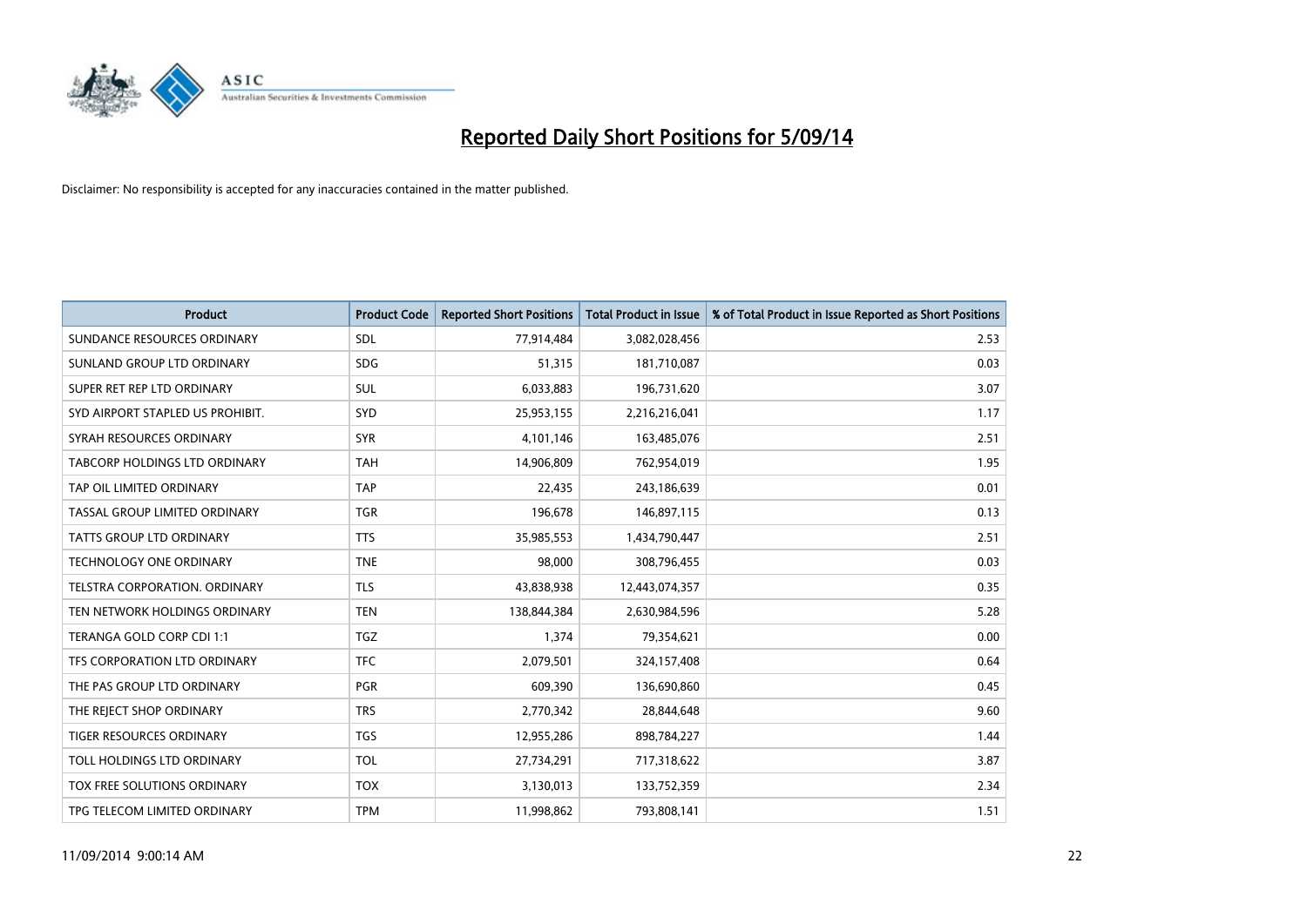

| <b>Product</b>                       | <b>Product Code</b> | <b>Reported Short Positions</b> | <b>Total Product in Issue</b> | % of Total Product in Issue Reported as Short Positions |
|--------------------------------------|---------------------|---------------------------------|-------------------------------|---------------------------------------------------------|
| <b>TRADE ME GROUP ORDINARY</b>       | <b>TME</b>          | 4,393,433                       | 396,584,956                   | 1.11                                                    |
| TRANSFIELD SERVICES ORDINARY         | <b>TSE</b>          | 11,775,633                      | 512,457,716                   | 2.30                                                    |
| TRANSPACIFIC INDUST. ORDINARY        | <b>TPI</b>          | 7,734,780                       | 1,579,648,778                 | 0.49                                                    |
| TRANSURBAN GROUP TRIPLE STAPLED SEC. | <b>TCL</b>          | 17,322,262                      | 1,906,390,878                 | 0.91                                                    |
| <b>TREASURY GROUP ORDINARY</b>       | <b>TRG</b>          | 31,831                          | 23,697,498                    | 0.13                                                    |
| TREASURY WINE ESTATE ORDINARY        | <b>TWE</b>          | 8,450,722                       | 651,087,498                   | 1.30                                                    |
| TROY RESOURCES LTD ORDINARY          | <b>TRY</b>          | 2,051,436                       | 195,096,457                   | 1.05                                                    |
| <b>TZ LIMITED ORDINARY</b>           | <b>TZL</b>          | 5,388,454                       | 384,874,293                   | 1.40                                                    |
| UGL LIMITED ORDINARY                 | UGL                 | 14,085,736                      | 166,511,240                   | 8.46                                                    |
| UNILIFE CORPORATION CDI 6:1          | <b>UNS</b>          | 108,562                         | 268,559,046                   | 0.04                                                    |
| UXC LIMITED ORDINARY                 | <b>UXC</b>          | 3,568,740                       | 322,477,434                   | 1.11                                                    |
| <b>VEDA GROUP LTD ORDINARY</b>       | <b>VED</b>          | 13,224,453                      | 842,055,406                   | 1.57                                                    |
| <b>VILLAGE ROADSHOW LTD ORDINARY</b> | <b>VRL</b>          | 695,207                         | 159,504,142                   | 0.44                                                    |
| <b>VIRGIN AUS HLDG LTD ORDINARY</b>  | <b>VAH</b>          | 56,644,858                      | 3,514,825,734                 | 1.61                                                    |
| <b>VIRTUS HEALTH LTD ORDINARY</b>    | <b>VRT</b>          | 4,502,805                       | 79,722,678                    | 5.65                                                    |
| <b>VOCATION LTD ORDINARY</b>         | <b>VET</b>          | 14,004,817                      | 202,899,894                   | 6.90                                                    |
| <b>VOCUS COMMS LTD ORDINARY</b>      | VOC                 | 258,328                         | 94,622,166                    | 0.27                                                    |
| WARRNAMBOOL CHEESE ORDINARY          | <b>WCB</b>          | 19                              | 56,098,797                    | 0.00                                                    |
| <b>WATPAC LIMITED ORDINARY</b>       | <b>WTP</b>          | 5,061                           | 186,489,922                   | 0.00                                                    |
| <b>WEBJET LIMITED ORDINARY</b>       | <b>WEB</b>          | 1,536,458                       | 79,397,959                    | 1.94                                                    |